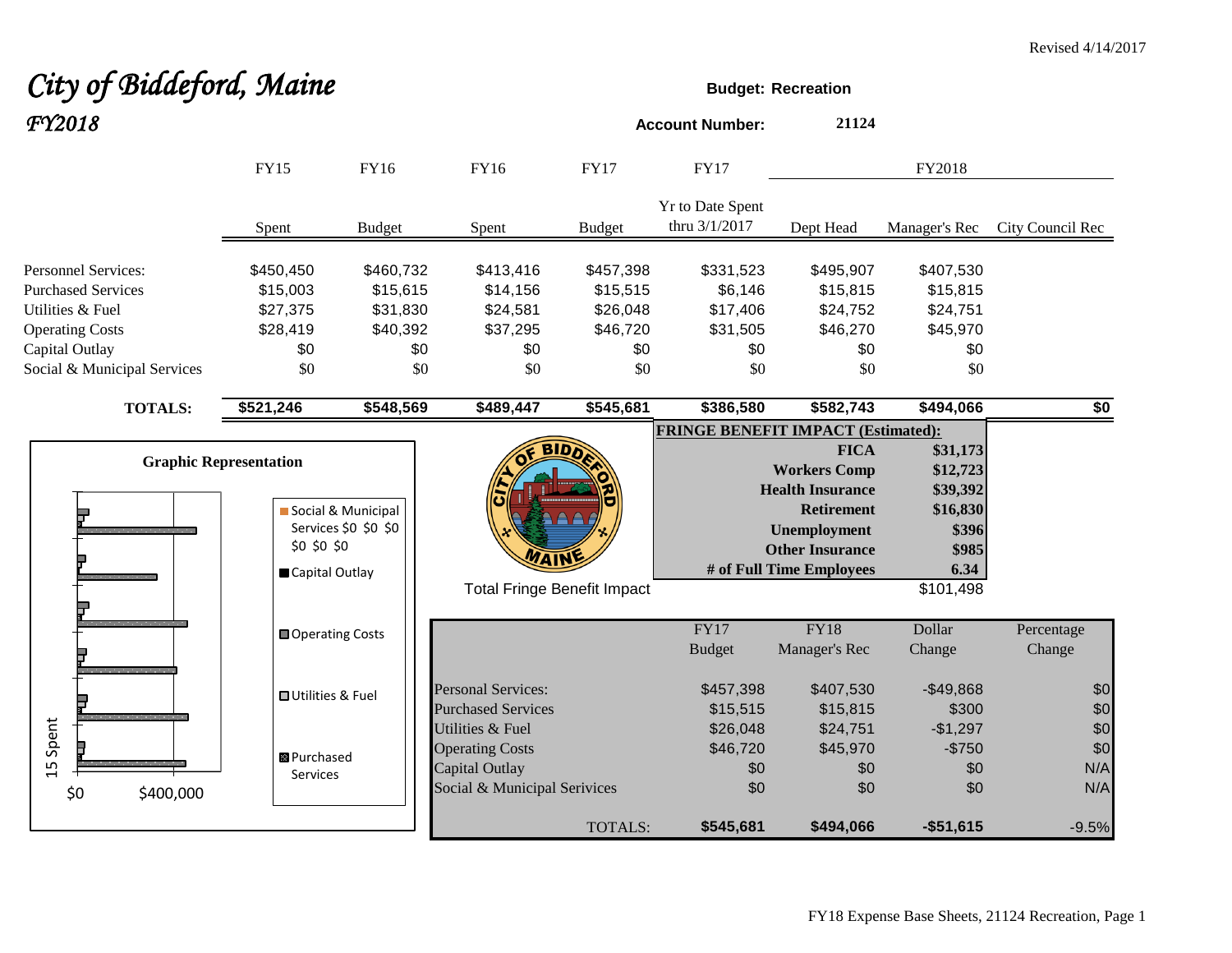### FY2018 Personnel Services

| Account                            | FY15        | <b>FY16</b>   | <b>FY16</b> | <b>FY17</b>   | <b>FY17</b>             | FY2018    |           |
|------------------------------------|-------------|---------------|-------------|---------------|-------------------------|-----------|-----------|
| Number<br>Description              | Spent       | <b>Budget</b> | Spent       | <b>Budget</b> | <b>Yr to Date Spent</b> | Dept Head | Mgr's Rec |
|                                    |             |               |             |               |                         |           |           |
| 60101 Dept Manager Salary Exp      | \$63,111    | \$64,612      | \$64,698    | \$65,316      | \$43,309                | \$76,989  | \$76,989  |
| 60105 F-T Employee Wage Exp        | \$109,541   | \$127,870     | \$126,072   | \$145,178     | \$97,345                | \$158,482 | \$158,482 |
| 60106 P-T Employee Wage Exp        | \$94,233    | \$78,582      | \$82,180    | \$76,873      | \$62,787                | \$78,125  | \$78,795  |
| 60107 Temp/Seasonal Emp Wage Exp   | \$74,256    | \$77,974      | \$54,544    | \$75,000      | \$65,013                | \$77,974  | \$77,974  |
| 60111 Overtime Wage Expense        | \$8,219     | \$2,511       | \$4,593     | \$3,000       | \$7,467                 | \$3,500   | \$3,500   |
| 60129 Insurance Buyout Pay         | \$750       | \$1,500       | \$1,500     | \$1,500       | \$750                   | \$1,500   | \$1,500   |
| 60201 FICA/Medicare-ER Share Exp   | \$26,507    | \$27,586      | \$25,599    | \$28,984      | \$18,833                | \$29,707  | \$0       |
| 60202 MPERS-Employer Share Exp     | \$4,638     | \$3,832       | \$4,912     | \$5,551       | \$3,886                 | \$6,082   | \$0       |
| 60203 457 Plan-Employer Share Exp  | \$5,159     | \$7,547       | \$5,814     | \$9,161       | \$4,454                 | \$10,748  | \$0       |
| 60210 HPHC Ins Employer Share Exp  | \$54,490    | \$58,441      | \$34,778    | \$33,809      | \$20,341                | \$39,392  | \$0       |
| 60212 S-T Disability ER Share Exp  | \$470       | \$571         | \$562       | \$641         | \$446                   | \$641     | \$0       |
| 60213 L-T Disability ER Share Exp  | \$175       | \$206         | \$214       | \$235         | \$163                   | \$277     | \$0       |
| 60216 Delta Dental ER Share        | \$0         | \$0           | \$0         | \$450         | \$0                     | \$0       | \$0       |
| 60217 RHSA Plan ER Share           | \$0         | \$0           | \$0         | \$1,560       | \$915                   | \$1,950   | \$0       |
| 60230 Clothing/Uniforms Expense    | \$1,100     | \$1,100       | \$1,033     | \$1,100       | \$195                   | \$1,500   | \$1,250   |
| 60251 Conferences/Training Expense | \$863       | \$500         | \$206       | \$800         | \$1,672                 | \$800     | \$800     |
| 60252 Travel/Mileage Expense       | \$5,974     | \$7,000       | \$6,245     | \$7,000       | \$3,544                 | \$7,000   | \$7,000   |
| 60253 Food/Lodging Expense         | \$517       | \$500         | \$64        | \$800         | \$64                    | \$800     | \$800     |
| 60256 Dues/Memberships Expense     | \$450       | \$400         | \$400       | \$440         | \$340                   | \$440     | \$440     |
|                                    |             |               |             |               |                         |           |           |
| <b>Totals</b>                      | \$450,450   | \$460,732     | \$413,416   | \$457,398     | \$331,523               | \$495,907 | \$407,530 |
| <b>FY2018 Purchased Services</b>   |             |               |             |               |                         |           |           |
|                                    |             |               |             |               |                         |           |           |
| Account                            | <b>FY15</b> | <b>FY16</b>   | FY16        | <b>FY17</b>   | <b>FY17</b>             | FY2018    |           |
| Number<br>Description              | Spent       | <b>Budget</b> | Spent       | <b>Budget</b> | <b>Yr to Date Spent</b> | Dept Head | Mgr's Rec |
| 60306 Other Prof/Consult Srvs Exp  | \$201       | \$1,000       | \$400       | \$1,000       | \$0                     | \$1,000   | \$1,000   |
| 60310 Service Contracts Expense    | \$1,284     | \$1,500       | \$1,352     | \$1,400       | \$1,101                 | \$1,700   | \$1,700   |
| 60365 Recreation Programs Expense  | \$13,518    | \$13,115      | \$12,404    | \$13,115      | \$5,046                 | \$13,115  | \$13,115  |
|                                    |             |               |             |               |                         |           |           |
| <b>Totals</b>                      | \$15,003    | \$15,615      | \$14,156    | \$15,515      | \$6,146                 | \$15,815  | \$15,815  |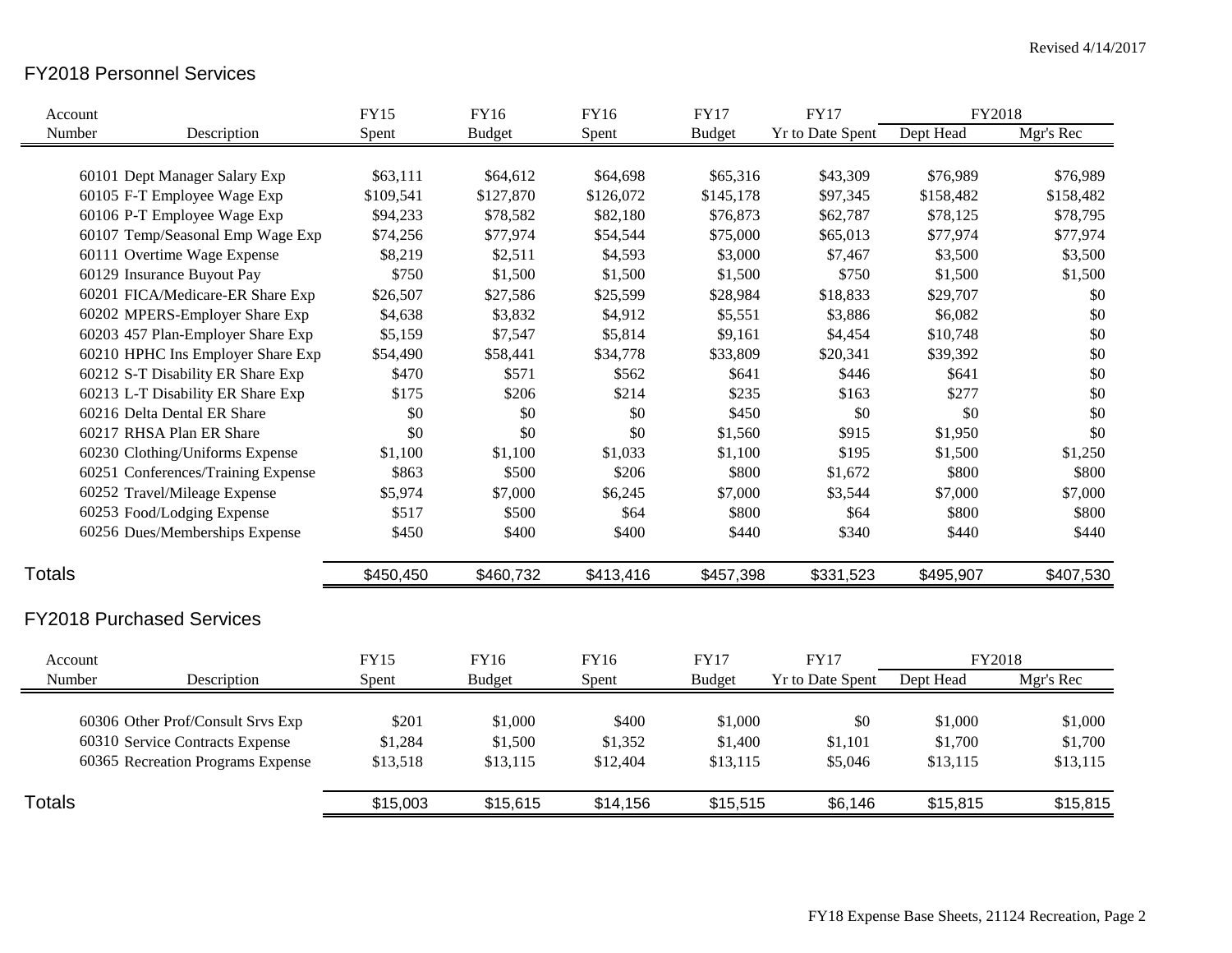## FY2018 Utilities & Fuel

| Account |                                     | FY15     | FY16          | FY16     | FY17          | <b>FY17</b>             | FY2018    |           |
|---------|-------------------------------------|----------|---------------|----------|---------------|-------------------------|-----------|-----------|
| Number  | Description                         | Spent    | <b>Budget</b> | Spent    | <b>Budget</b> | Yr to Date Spent        | Dept Head | Mgr's Rec |
|         |                                     |          |               |          |               |                         |           |           |
|         | 60400 Electricity Expense           | \$9,277  | \$11,770      | \$10,403 | \$10,500      | \$7,589                 | \$10,500  | \$10,500  |
|         | 60402 Phone/Celular/Paging Exp      | \$3,186  | \$5,300       | \$3,187  | \$4,394       | \$2,426                 | \$4,394   | \$4,394   |
|         | 60405 Heating Fuel Expense          | \$12,067 | \$11,503      | \$7,554  | \$8,730       | \$5,793                 | \$7,260   | \$7,260   |
|         | 60410 Diesel Fuel Expense           | \$1,974  | \$2,061       | \$2,732  | \$1,834       | \$1,180                 | \$1,967   | \$1,967   |
|         | 60411 Gasoline Expense              | \$871    | \$1,196       | \$705    | \$590         | \$419                   | \$631     | \$630     |
| Totals  |                                     | \$27,375 | \$31,830      | \$24,581 | \$26,048      | \$17,406                | \$24,752  | \$24,751  |
|         | <b>FY2018 Other Operating Costs</b> |          |               |          |               |                         |           |           |
| Account |                                     | FY15     | FY16          | FY16     | <b>FY17</b>   | <b>FY17</b>             | FY2018    |           |
| Number  | Description                         | Spent    | <b>Budget</b> | Spent    | <b>Budget</b> | <b>Yr to Date Spent</b> | Dept Head | Mgr's Rec |
|         |                                     |          |               |          |               |                         |           |           |
|         | 60450 Building Repair/Maint Exp     | \$1,801  | \$8,250       | \$7,693  | \$8,750       | \$6,717                 | \$9,250   | \$9,000   |
|         | 60452 Operating Equip Repair Exp    | \$108    | \$2,000       | \$322    | \$5,000       | \$2,375                 | \$4,000   | \$4,000   |
|         | 60453 Vehicle Repair/Tires/Oil Exp  | \$2,754  | \$5,000       | \$5,545  | \$5,000       | \$2,905                 | \$5,000   | \$5,000   |
|         | 60500 Admin/Office Supp/Eqt Non-Ca  | \$2,755  | \$3,500       | \$3,432  | \$3,500       | \$1,969                 | \$3,500   | \$3,500   |
|         | 60501 Operating Supp/Eqt Non-Cap    | \$16,525 | \$16,892      | \$16,399 | \$16,890      | \$14,538                | \$16,890  | \$16,890  |
|         | 60502 Printing & Copying Expense    | \$3,402  | \$4,000       | \$2,972  | \$6,680       | \$3,001                 | \$6,680   | \$6,680   |
|         | 60509 Cleaning Supplies Expense     | \$1,074  | \$750         | \$931    | \$900         | \$0                     | \$950     | \$900     |
| Totals  |                                     | \$28,419 | \$40,392      | \$37,295 | \$46,720      | \$31,505                | \$46,270  | \$45,970  |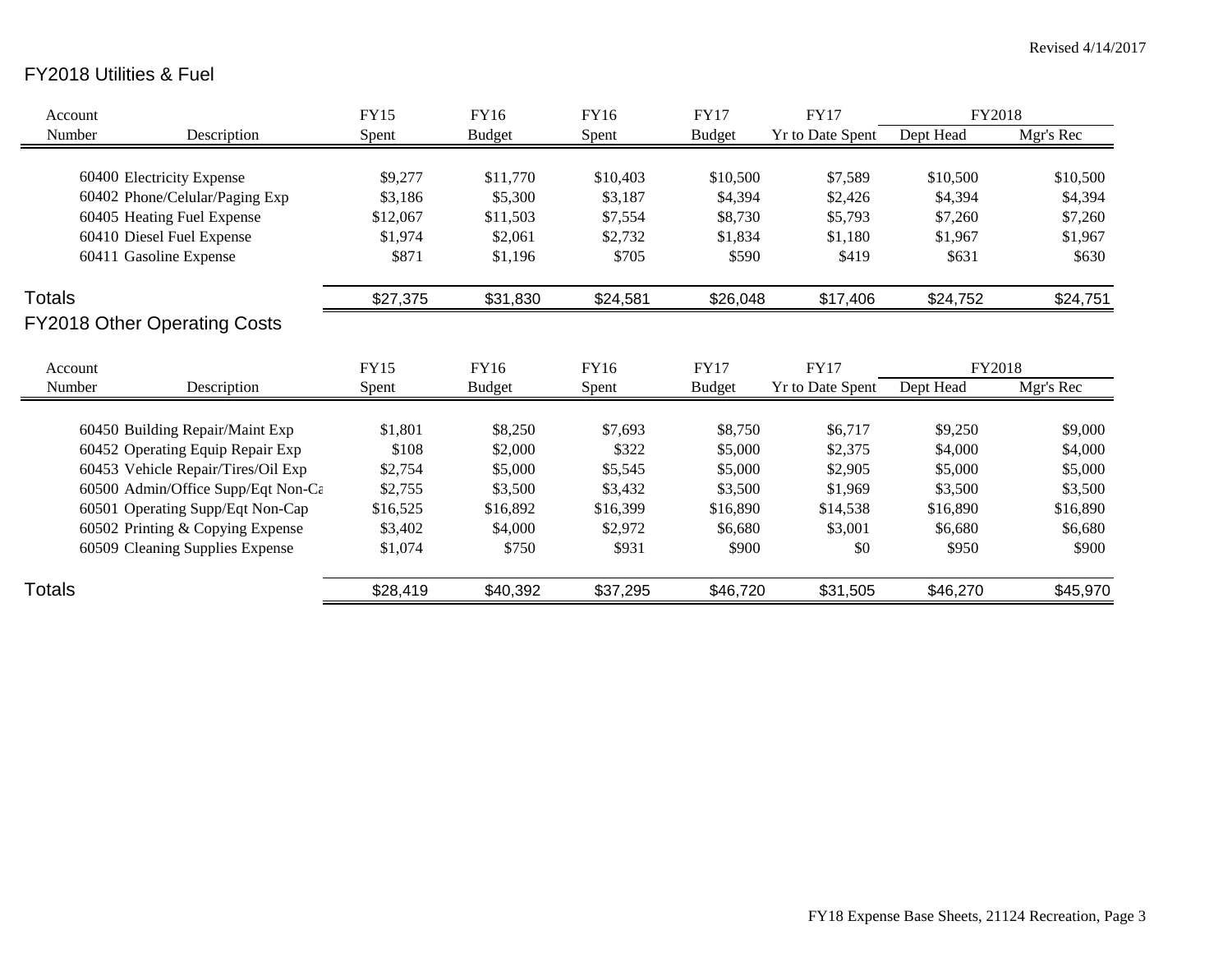

April 14, 2017 **Department:** Recreation

Account Title: Dept Manager Salary Exp

Department Number: 21124 21124 Account Number: 60101

| FY2015      | FY 2016       | FY 2016     | FY 2017       | FY 2017       |
|-------------|---------------|-------------|---------------|---------------|
| Actual      | <b>Budget</b> | Actual      | <b>Budget</b> | Est. Expended |
|             |               |             |               |               |
| \$63,110.77 | \$64,612.00   | \$64,697.88 | \$65,316.00   | \$66,492.00   |

| Department<br>FY-2018<br>Reauest |             | City Mgr<br>Recommendation | Council<br>Action | Increase<br>(Decrease) |
|----------------------------------|-------------|----------------------------|-------------------|------------------------|
| <b>Budget</b>                    | \$76,988.98 | \$76,988.98                |                   | \$11,672.98            |

**Support for Budget Request:** Provide justification for the budget request using as much detail as possible to support it. Examples of acceptable support include unit costs, quantity estimates, price quotes, etc. Requests based solely on a percentage increase above the previous budget will not be accepted. Use additional sheets if necessary.

Dept Head Wages 66,491.45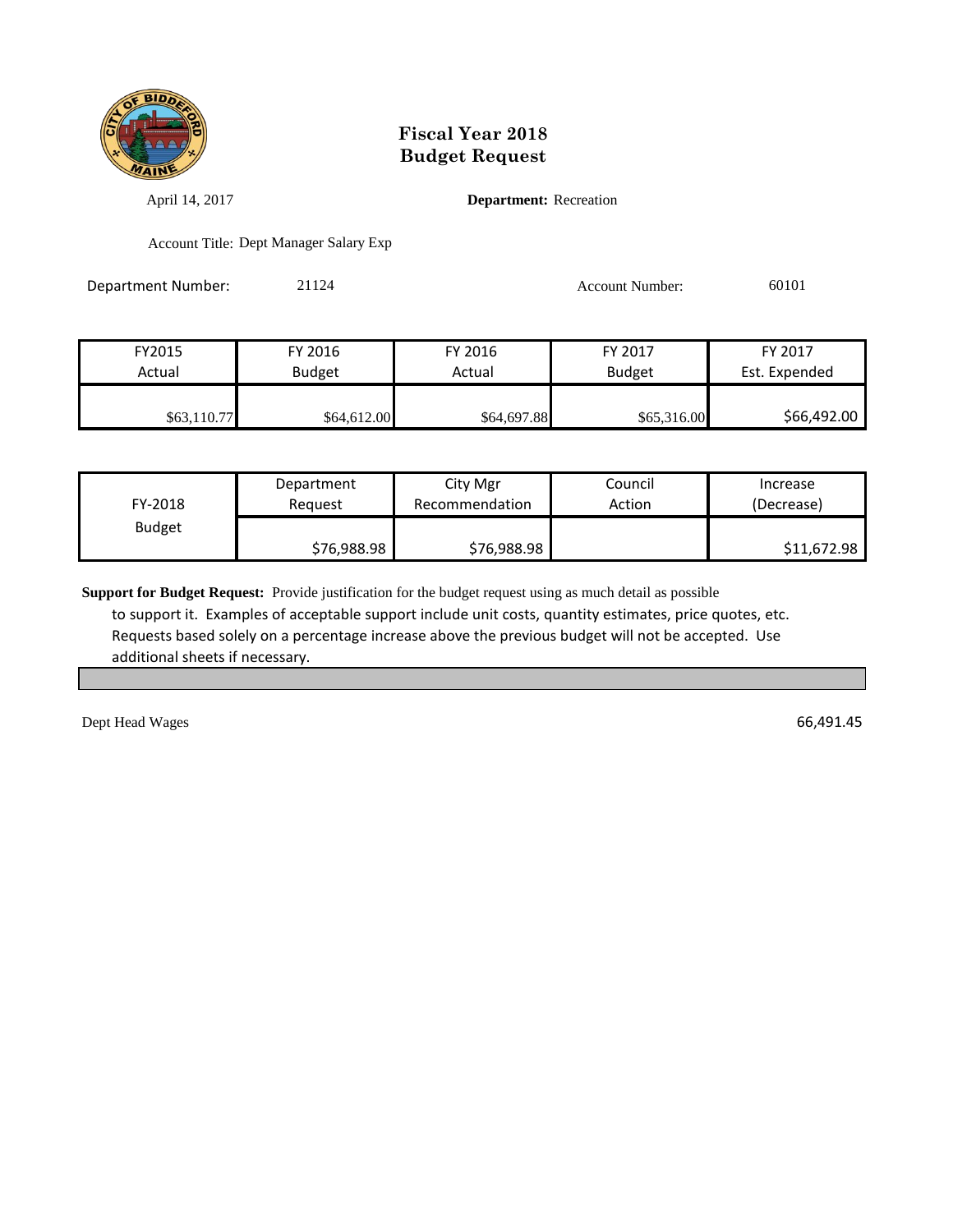#### DEPARTMENT PERSONAL SERVICES BUDGET WORKSHEET Fiscal Year 2018 BUDGET

| DEPARTMENT: | 21124 | Recreation |
|-------------|-------|------------|
|             |       |            |

|                                 |              |                 | <b>YEAREND</b> |                  |                     |                |                        |
|---------------------------------|--------------|-----------------|----------------|------------------|---------------------|----------------|------------------------|
|                                 |              |                 | ANNUALIZED     |                  | <b>CITY MANAGER</b> | <b>COUNCIL</b> |                        |
| <b>CLASSIFICATION</b>           | <b>RANGE</b> | <b>POSITION</b> | <b>TOTAL</b>   | <b>REQUESTED</b> | RECOMMEND.          | APPROP.        | NAME                   |
|                                 |              |                 |                |                  |                     |                |                        |
| <b>Recreation Director</b>      |              |                 | 76,988.98      | 76.988.98        | 76,988.98           |                | <b>CARL WALSH</b>      |
| Administrative Assistant Rec/PA |              |                 | 19,369.21      | 19.369.21        | 19,369.21           |                | PATRICIA CONWAY        |
| <b>Recreation Programmer</b>    |              |                 | 49,136.26      | 49,136.26        | 49,136.26           |                | <b>DEBBIE DROUIN</b>   |
| <b>Recreation Programmer</b>    |              |                 | 43,985.53      | 43.985.53        | 43,985.53           |                | <b>BRIAN DUNPHE</b>    |
| <b>Recreation Programmer</b>    |              |                 | 45.991.21      | 45,991.21        | 45,991.21           |                | <b>MICHAEL FECTEAU</b> |

| TOTAL BUDGETED POSITIONS | 235,471.19 | 235,471.19 | 235,471.19 | 0.00 |
|--------------------------|------------|------------|------------|------|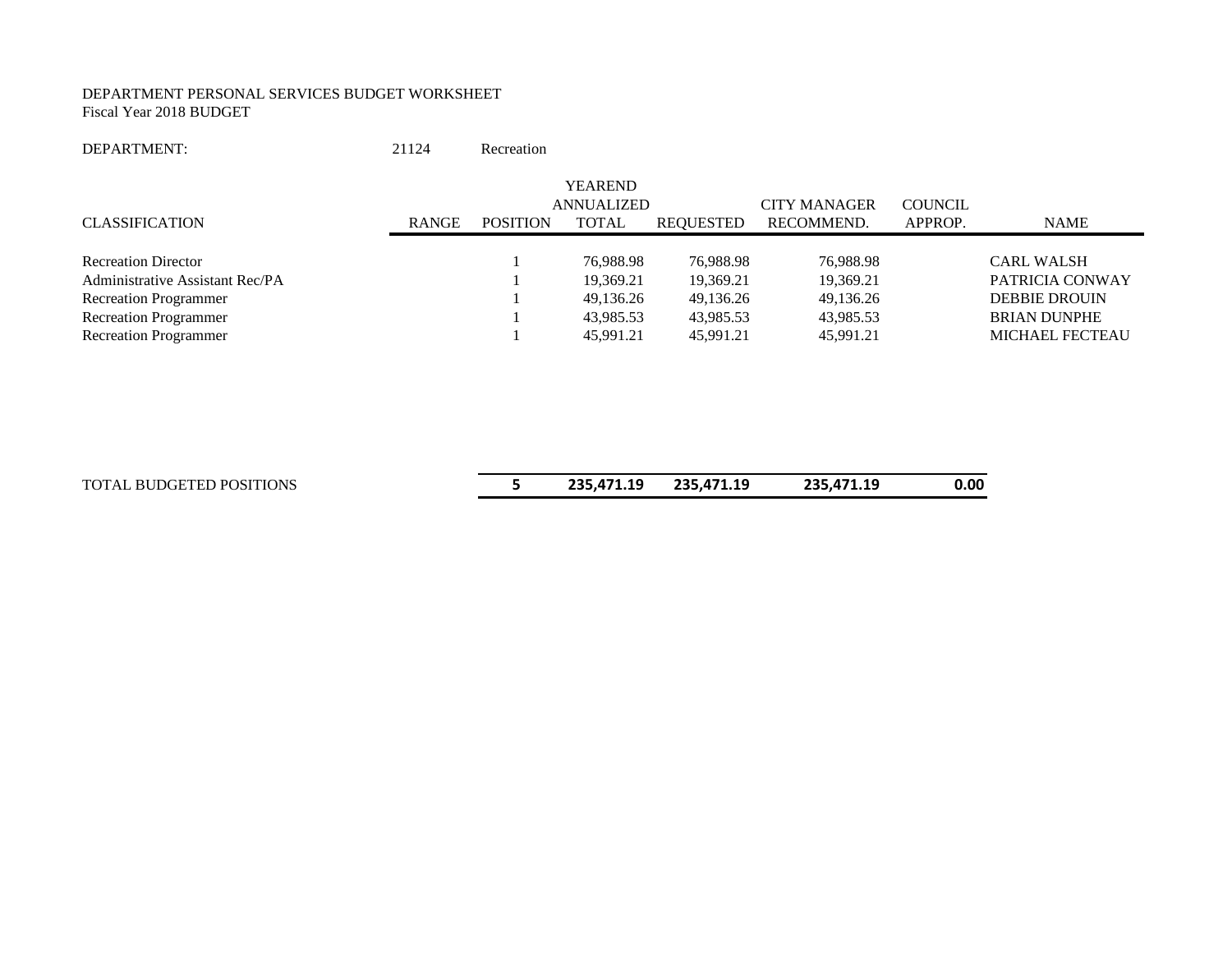

April 14, 2017 **Department:** Recreation

Account Title: F-T Employee Wage Exp

Department Number: 21124 21124 Account Number: 60105

| FY2015       | FY 2016       | FY 2016      | FY 2017       | FY 2017       |
|--------------|---------------|--------------|---------------|---------------|
| Actual       | <b>Budget</b> | Actual       | <b>Budget</b> | Est. Expended |
| \$109,540.90 | \$127,870.00  | \$126,071.57 | \$145,178.00  | \$149,336.00  |

| FY-2018       | Department   |              | Council | Increase    |
|---------------|--------------|--------------|---------|-------------|
|               | Reauest      |              | Action  | (Decrease)  |
| <b>Budget</b> | \$158,482.21 | \$158,482.21 |         | \$13,304.21 |

| <b>Adult Coordinator</b> | 43,981  |
|--------------------------|---------|
| Youth Spts Coord         | 44,922  |
| Dir Ross Ctr/50 Plus     | 41,673  |
| *Admin Asst/50%          | 19,202  |
|                          | 149,777 |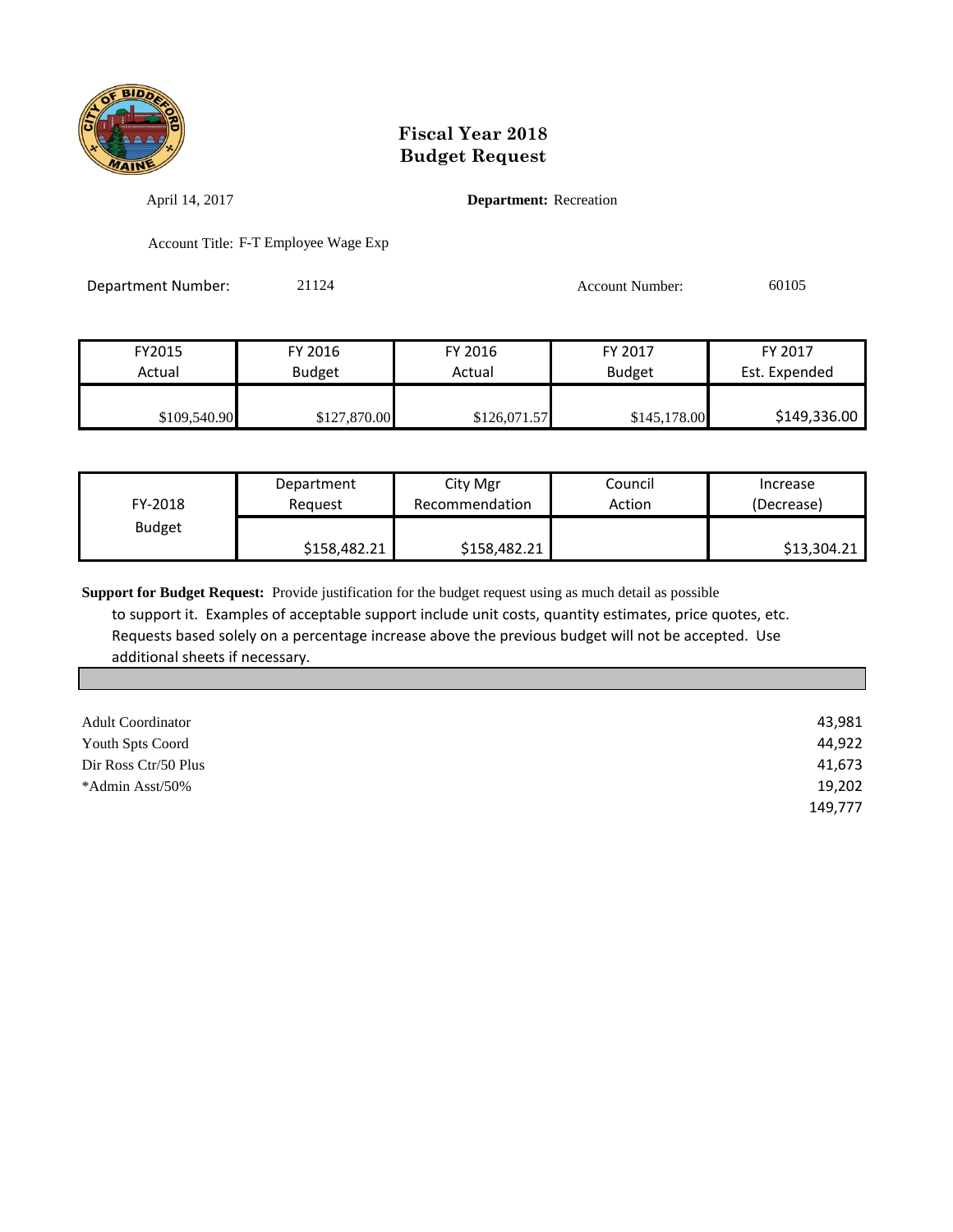

April 14, 2017 **Department:** Recreation

Account Title: P-T Employee Wage Exp

Department Number: 21124 21124 Account Number: 60106

| FY2015      | FY 2016       | FY 2016     | FY 2017       | FY 2017       |
|-------------|---------------|-------------|---------------|---------------|
| Actual      | <b>Budget</b> | Actual      | <b>Budget</b> | Est. Expended |
| \$94,232.68 | \$78,582.00   | \$82,180.30 | \$76,873.00   | \$76,873.00   |

|               | Department  | City Mgr       | Council | Increase   |
|---------------|-------------|----------------|---------|------------|
| FY-2018       | Reguest     | Recommendation | Action  | (Decrease) |
| <b>Budget</b> |             |                |         |            |
|               | \$78,125.00 | \$78,794.98    |         | \$1,921.98 |

**Support for Budget Request:** Provide justification for the budget request using as much detail as possible

 to support it. Examples of acceptable support include unit costs, quantity estimates, price quotes, etc. Requests based solely on a percentage increase above the previous budget will not be accepted. Use additional sheets if necessary.

| $29$ hrs              | 23,762 |
|-----------------------|--------|
| $29$ hrs              | 22,707 |
| $29$ hrs              | 22,707 |
| avg 12.3 hrs 48.5 wks | 8.948  |
|                       |        |
|                       |        |

Total 78,125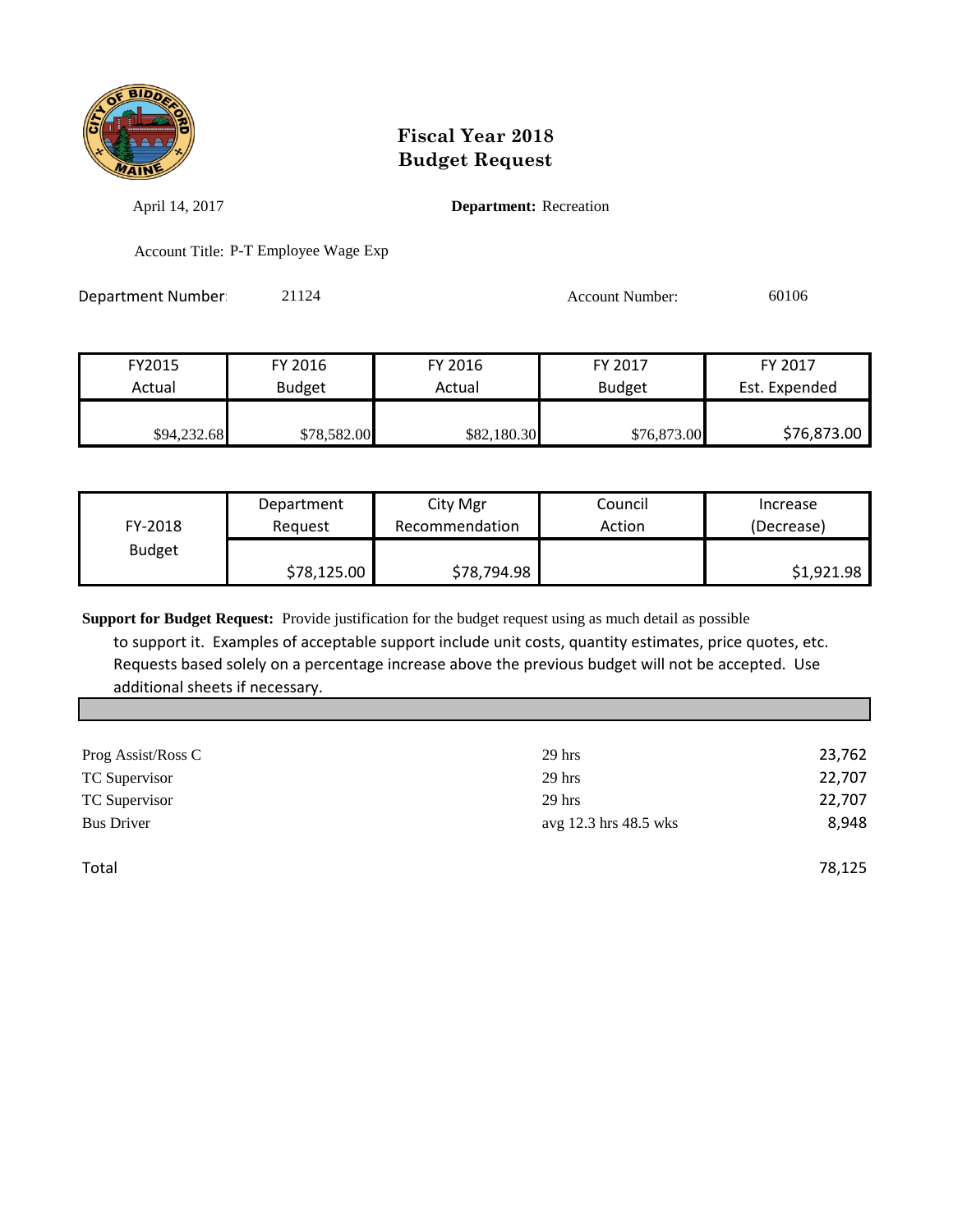

April 14, 2017 **Department:** Recreation

Account Title: Temp/Seasonal Emp Wage Exp

Department Number: 21124 21124 Account Number: 60107

| FY2015      | FY 2016       | FY 2016     | FY 2017       | FY 2017       |
|-------------|---------------|-------------|---------------|---------------|
| Actual      | <b>Budget</b> | Actual      | <b>Budget</b> | Est. Expended |
|             |               |             |               |               |
| \$74,255.61 | \$77,974.00   | \$54,544.39 | \$75,000.00   | \$75,000.00   |

|               | Department  | City Mgr       | Council | Increase   |
|---------------|-------------|----------------|---------|------------|
| FY-2018       | Reguest     | Recommendation | Action  | (Decrease) |
| <b>Budget</b> |             |                |         |            |
|               | \$77,974.00 | \$77,974.00    |         | \$2,974.00 |

**Support for Budget Request:** Provide justification for the budget request using as much detail as possible

 to support it. Examples of acceptable support include unit costs, quantity estimates, price quotes, etc. Requests based solely on a percentage increase above the previous budget will not be accepted. Use additional sheets if necessary.

| <b>Boys Summer</b>         | <b>B</b> ball Inst | $13*21*4$            |                         | 1,092  |
|----------------------------|--------------------|----------------------|-------------------------|--------|
| Girls Summer               | <b>Bhall Inst</b>  | $13*21*4$            |                         | 1,092  |
| <b>Youth Sports Assist</b> |                    | $12*25*10$           |                         | 3,000  |
| Enrich Staff               |                    | $9*365$ hrs          |                         | 3,285  |
| Park Facil                 | Custodial/Maint    | April 1-Oct 17 May   | Rotary, Clifford, St L. | 13,195 |
| RP Lguard Super            |                    | $15*40*12wks$        |                         | 7,200  |
| <b>RP</b> Lguards          |                    | $6*40$ hrs $*11*12w$ |                         | 31,680 |
| <b>Field Staff</b>         | Lining/Fld Prep    | 12hr*20*12           |                         | 2,880  |
| Park Steward               |                    | $15hr*30hr*11wks$    |                         | 4,950  |
| <b>CIT</b> Director        |                    | $15hr*40hrs*10 wks$  |                         | 6,000  |
| Prog Assist                |                    | $10hr*40hrs*9wks$    |                         | 3,600  |
|                            |                    |                      |                         |        |

Total 77,974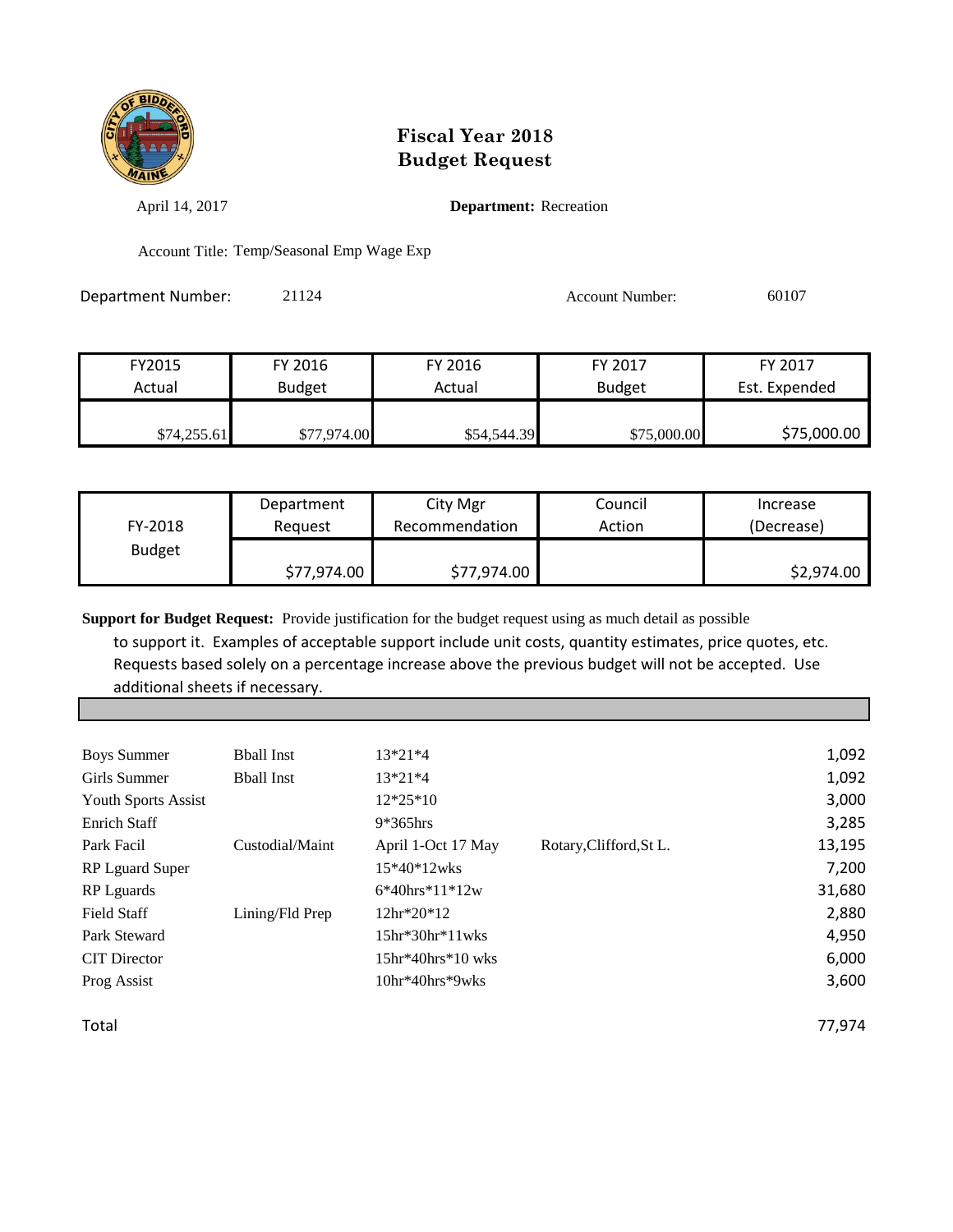

April 14, 2017 **Department:** Recreation

Account Title: Overtime Wage Expense

| <b>Department Number:</b> | 21124 | <b>Account Number:</b> | 60111 |
|---------------------------|-------|------------------------|-------|
|                           |       |                        |       |

| FY2015     | FY 2016       | FY 2016    | FY 2017       | FY 2017       |
|------------|---------------|------------|---------------|---------------|
| Actual     | <b>Budget</b> | Actual     | <b>Budget</b> | Est. Expended |
| \$8,218.64 | \$2,511.00    | \$4,593.23 | \$3,000.00    | \$3,000.00    |

|               | Department | City Mgr       | Council | Increase   |
|---------------|------------|----------------|---------|------------|
| FY-2018       | Reauest    | Recommendation | Action  | (Decrease) |
| <b>Budget</b> |            |                |         |            |
|               | \$3,500.00 | \$3,500.00     |         | \$500.00   |

**Support for Budget Request:** Provide justification for the budget request using as much detail as possible to support it. Examples of acceptable support include unit costs, quantity estimates, price quotes, etc. Requests based solely on a percentage increase above the previous budget will not be accepted. Use additional sheets if necessary.

Covers Rotary Park Lifeguards 3,500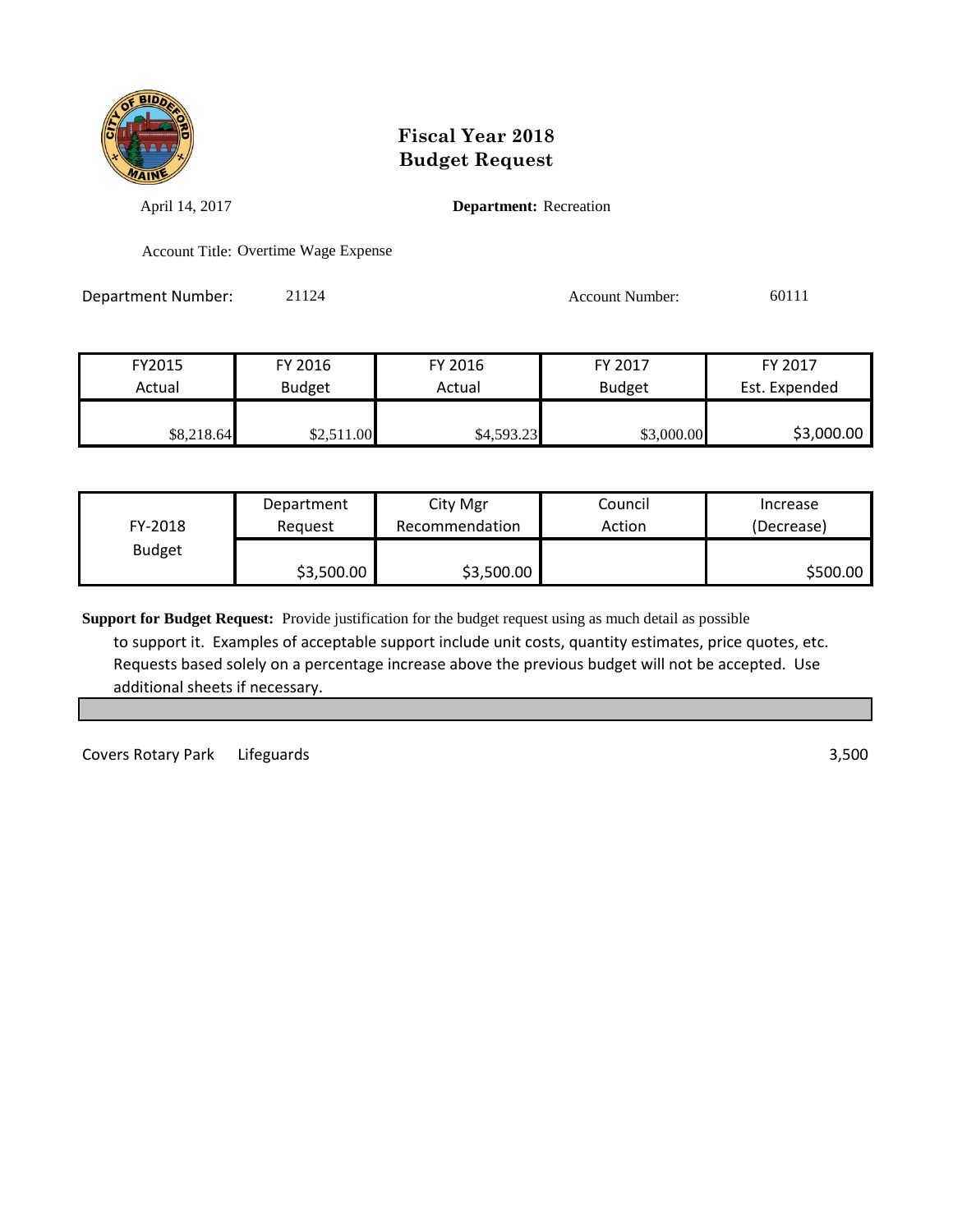

April 14, 2017 **Department:** Recreation

Account Title: Insurance Buyout Pay

| Department Number: | 21124 | <b>Account Number:</b> | 60129 |
|--------------------|-------|------------------------|-------|
|                    |       |                        |       |

| FY2015   | FY 2016       | FY 2016    | FY 2017       | FY 2017       |
|----------|---------------|------------|---------------|---------------|
| Actual   | <b>Budget</b> | Actual     | <b>Budget</b> | Est. Expended |
| \$750.00 | \$1,500.00    | \$1,500.00 | \$1,500.00    | \$1,500.00    |

|               | Department | City Mgr       | Council | Increase   |
|---------------|------------|----------------|---------|------------|
| FY-2018       | Reauest    | Recommendation | Action  | (Decrease) |
| <b>Budget</b> |            |                |         |            |
|               | \$1,500.00 | \$1,500.00     |         | \$0.00     |

**Support for Budget Request:** Provide justification for the budget request using as much detail as possible to support it. Examples of acceptable support include unit costs, quantity estimates, price quotes, etc. Requests based solely on a percentage increase above the previous budget will not be accepted. Use additional sheets if necessary.

1 Staff Member 1 1500 1,500

Note: There is a change in this line (reduction) due to the employee election to participate in the health insurance Family Plan rather than receive the insurance buyout.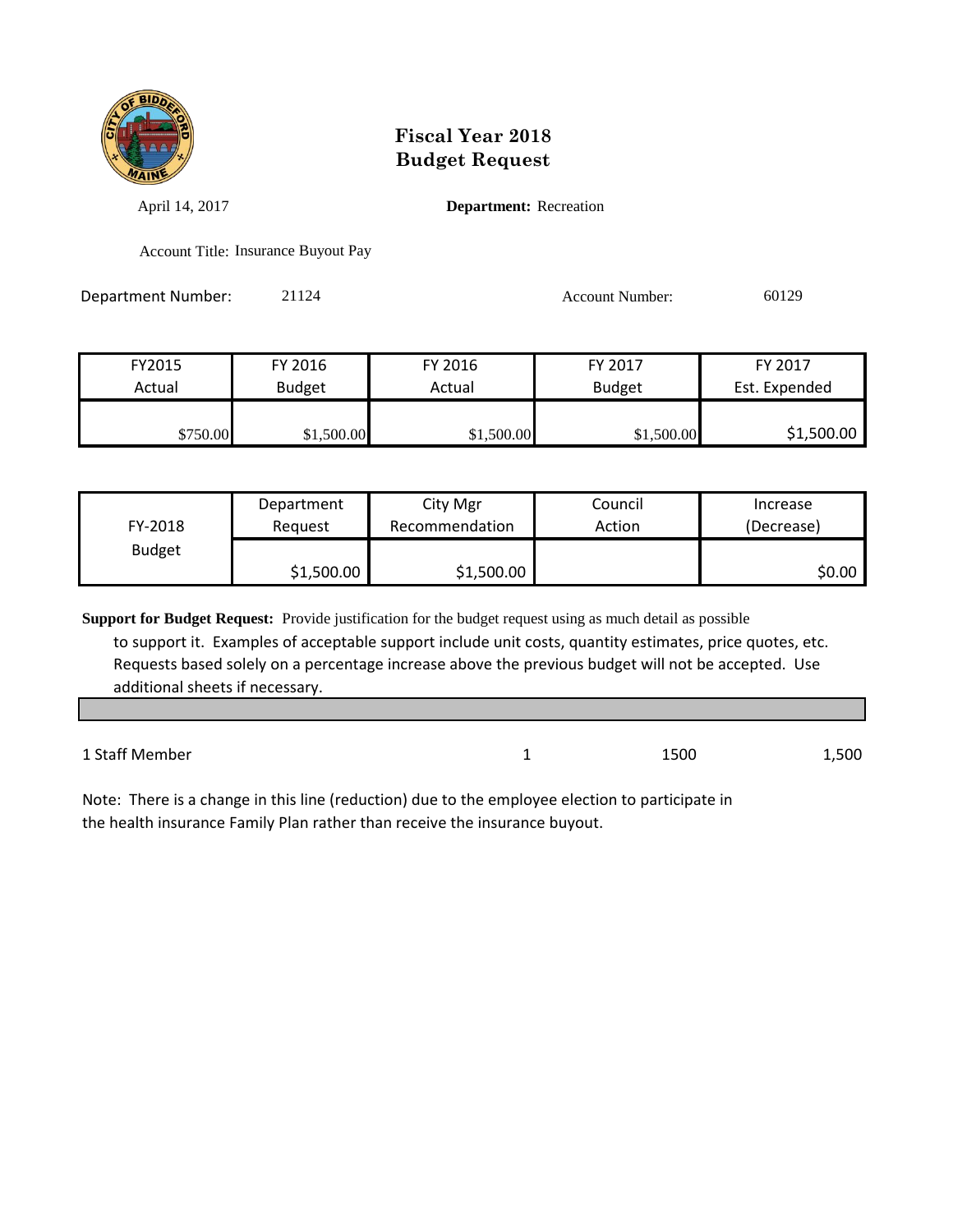

April 14, 2017 **Department:** Recreation

Account Title: FICA/Medicare-ER Share Exp

Department Number: 21124 Account Number: 60201

| FY2015      | FY 2016       | FY 2016     | FY 2017       | FY 2017       |
|-------------|---------------|-------------|---------------|---------------|
| Actual      | <b>Budget</b> | Actual      | <b>Budget</b> | Est. Expended |
|             |               |             |               |               |
| \$26,506.52 | \$27,586.00   | \$25,599.26 | \$28,984.00   | \$28,328.00   |

|               | Department  | City Mgr       | Council | Increase   |
|---------------|-------------|----------------|---------|------------|
| FY-2018       | Reauest     | Recommendation | Action  | (Decrease) |
| <b>Budget</b> |             |                |         |            |
|               | \$29,707.00 | \$31,172.97    |         | \$2,188.97 |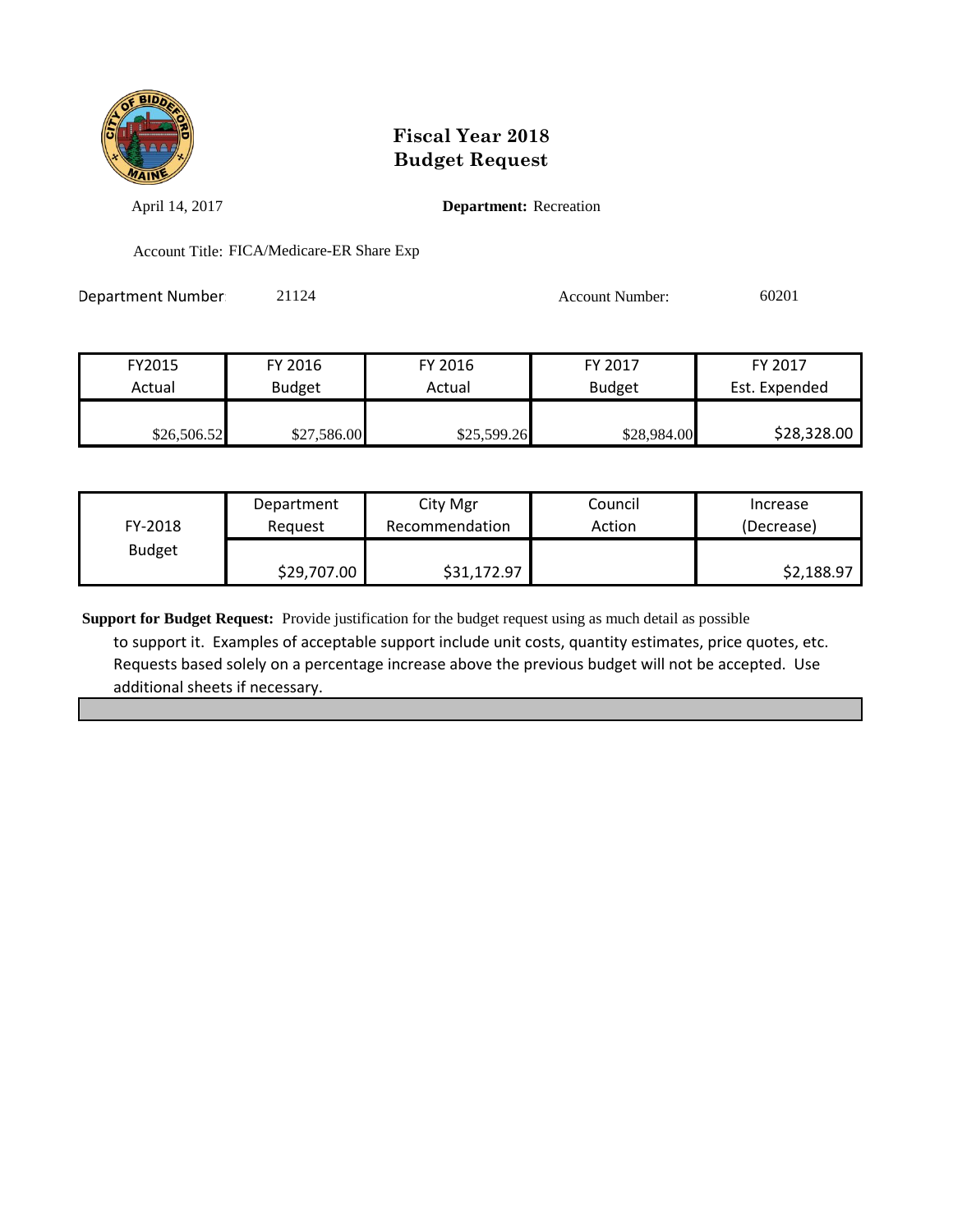

April 14, 2017 **Department:** Recreation

Account Title: MPERS-Employer Share Exp

epartment Numbe 21124 21124 Account Number: 60202

| FY2015     | FY 2016       | FY 2016    | FY 2017       | FY 2017       |
|------------|---------------|------------|---------------|---------------|
| Actual     | <b>Budget</b> | Actual     | <b>Budget</b> | Est. Expended |
|            |               |            |               |               |
| \$4,637.52 | \$3,832.00    | \$4,911.80 | \$5,551.00    | \$5,953.00    |

|               | Department | City Mgr       | Council | Increase   |
|---------------|------------|----------------|---------|------------|
| FY-2018       | Reguest    | Recommendation | Action  | (Decrease) |
| <b>Budget</b> |            |                |         |            |
|               | \$6,082.05 | \$6,082.05     |         | \$531.05   |

**Support for Budget Request:** Provide justification for the budget request using as much detail as possible to support it. Examples of acceptable support include unit costs, quantity estimates, price quotes, etc. Requests based solely on a percentage increase above the previous budget will not be accepted. Use additional sheets if necessary.

1 Staff Member 6,204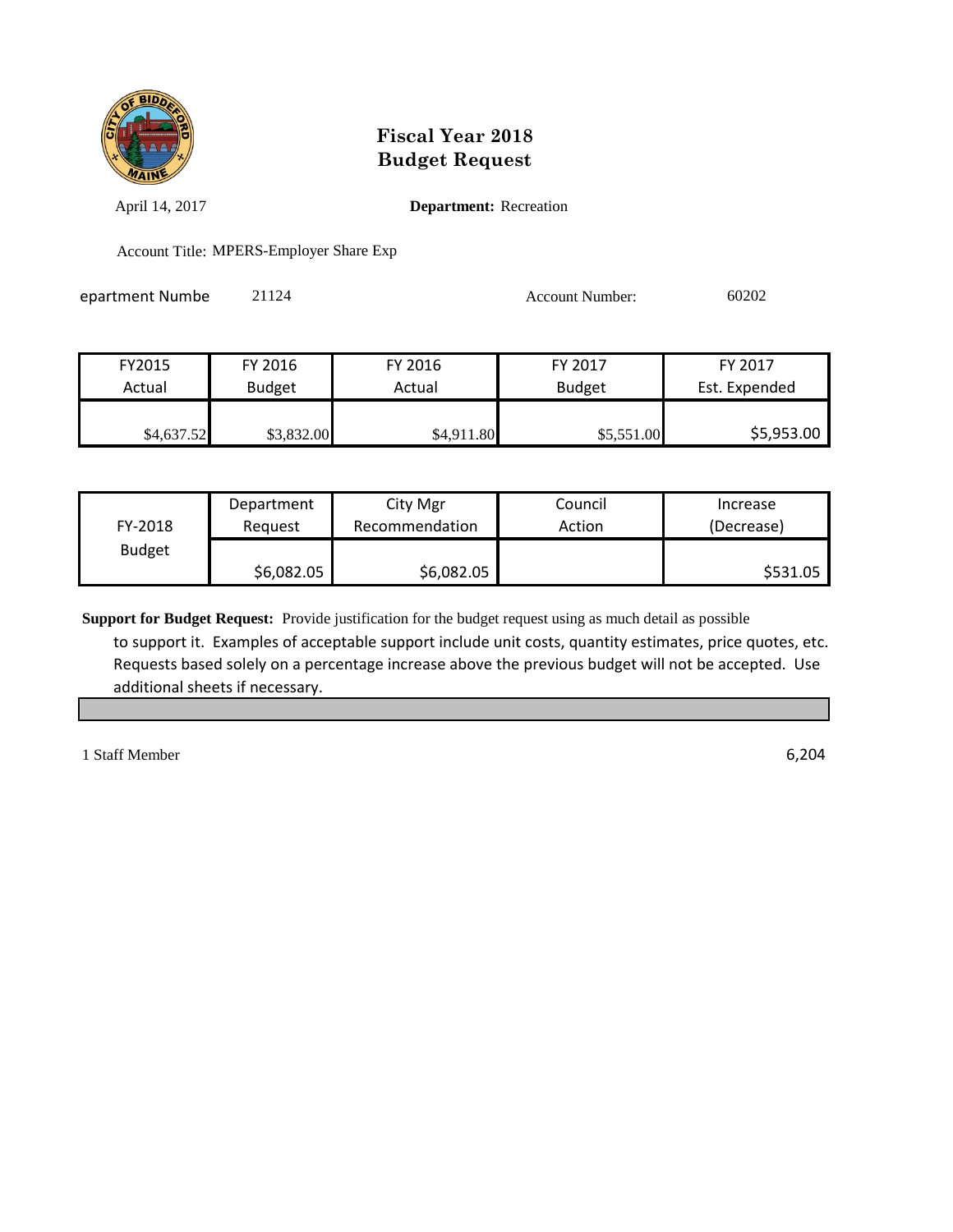

April 14, 2017 **Department:** Recreation

Account Title: 457 Plan-Employer Share Exp

Department Number: 21124 Account Number: 60203

| FY2015     | FY 2016       | FY 2016    | FY 2017    | FY 2017       |
|------------|---------------|------------|------------|---------------|
| Actual     | <b>Budget</b> | Actual     | Budget     | Est. Expended |
|            |               |            |            |               |
| \$5,158.87 | \$7,547.00    | \$5,814.34 | \$9,161.00 | \$6,804.00    |

|               | Department  | City Mgr       | Council | Increase   |
|---------------|-------------|----------------|---------|------------|
| FY-2018       | Reauest     | Recommendation | Action  | (Decrease) |
| <b>Budget</b> |             |                |         |            |
|               | \$10,747.66 | \$10,747.66    |         | \$1,586.66 |

**Support for Budget Request:** Provide justification for the budget request using as much detail as possible to support it. Examples of acceptable support include unit costs, quantity estimates, price quotes, etc. Requests based solely on a percentage increase above the previous budget will not be accepted. Use additional sheets if necessary.

3 Staff 9,275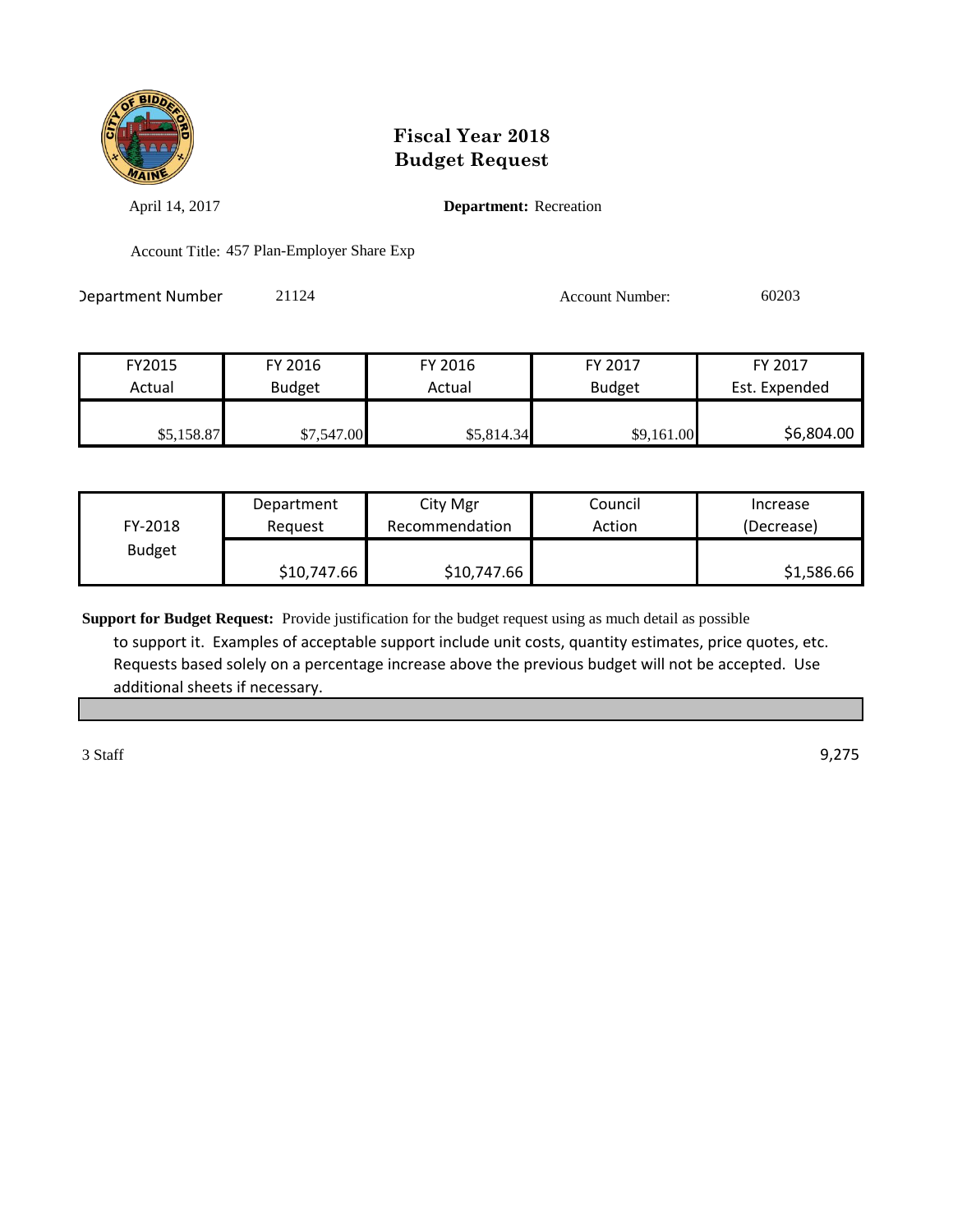

April 14, 2017 **Department:** Recreation

Account Title: HPHC Ins Employer Share Exp

Department Number: 21124 2009 2009 2010

| FY2015      | FY 2016       | FY 2016     | FY 2017       | FY 2017       |
|-------------|---------------|-------------|---------------|---------------|
| Actual      | <b>Budget</b> | Actual      | <b>Budget</b> | Est. Expended |
|             |               |             |               |               |
| \$54,489.57 | \$58,441.00   | \$34,777.58 | \$33,809.00   | \$35,156.00   |

|               | Department  | City Mgr       | Council | Increase   |
|---------------|-------------|----------------|---------|------------|
| FY-2018       | Reauest     | Recommendation | Action  | (Decrease) |
| <b>Budget</b> |             |                |         |            |
|               | \$39,392.12 | \$39,392.12    |         | \$5,583.12 |

**Support for Budget Request:** Provide justification for the budget request using as much detail as possible to support it. Examples of acceptable support include unit costs, quantity estimates, price quotes, etc. Requests based solely on a percentage increase above the previous budget will not be accepted. Use additional sheets if necessary.

Change in line (increase) due to employee election to participate in health insurance Family Plan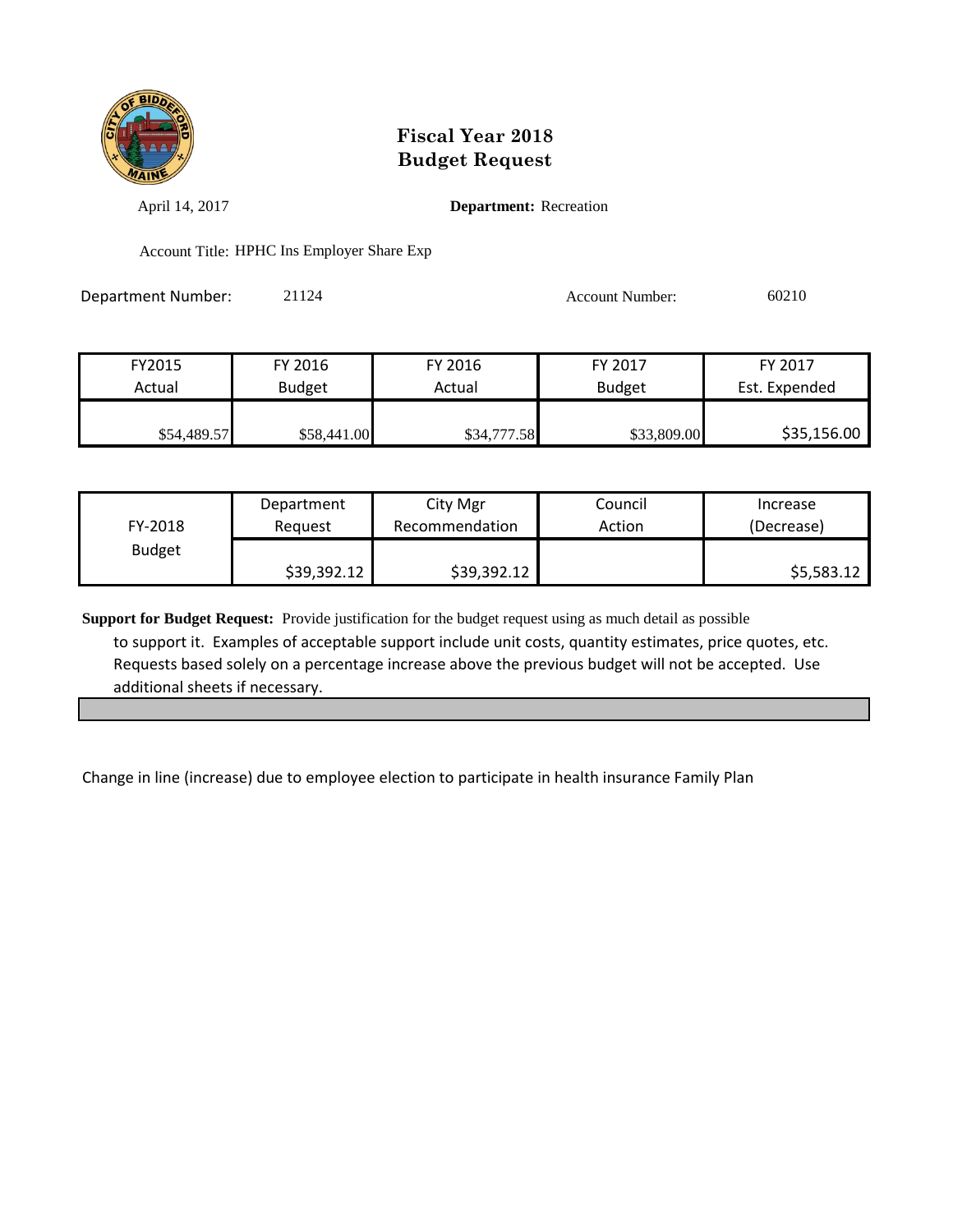

April 14, 2017 **Department:** Recreation

Account Title: S-T Disability ER Share Exp

Pepartment Number: 21124 21124 Account Number: 60212

| FY2015   | FY 2016       | FY 2016  | FY 2017       | FY 2017       |
|----------|---------------|----------|---------------|---------------|
| Actual   | <b>Budget</b> | Actual   | <b>Budget</b> | Est. Expended |
|          |               |          |               |               |
| \$469.91 | \$571.00      | \$562.21 | \$641.00      | \$660.00      |

|               | Department | City Mgr       | Council | Increase   |
|---------------|------------|----------------|---------|------------|
| FY-2018       | Reauest    | Recommendation | Action  | (Decrease) |
| <b>Budget</b> |            |                |         |            |
|               | \$640.50   | \$640.50       |         | (\$0.50)   |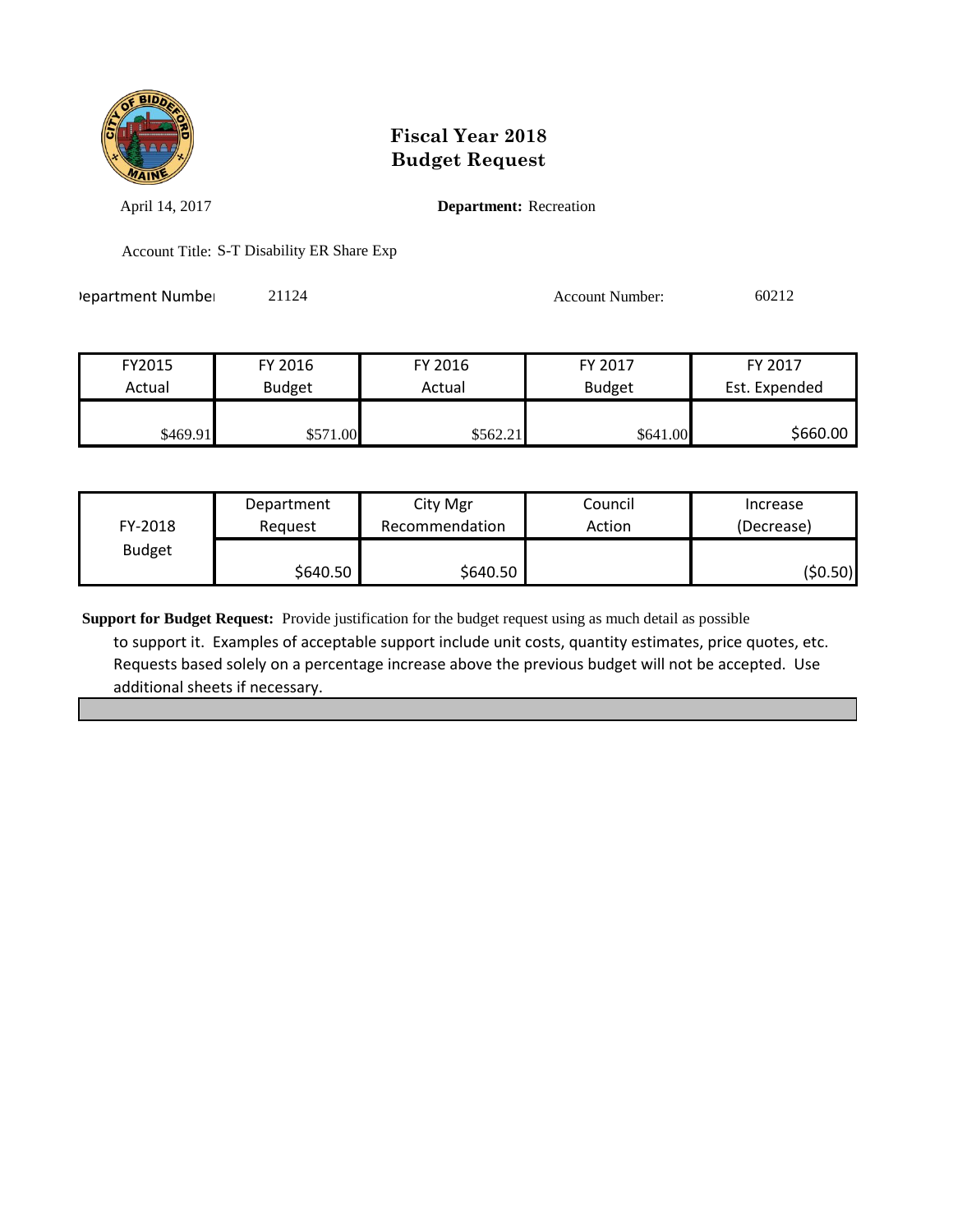

April 14, 2017 **Department:** Recreation

Account Title: L-T Disability ER Share Exp

| Department Number | 21124 | <b>Account Number:</b> | 60213 |
|-------------------|-------|------------------------|-------|
|                   |       |                        |       |

| FY2015   | FY 2016       | FY 2016  | FY 2017       | FY 2017       |
|----------|---------------|----------|---------------|---------------|
| Actual   | <b>Budget</b> | Actual   | <b>Budget</b> | Est. Expended |
| \$174.87 | \$206.00      | \$214.42 | \$235.00      | \$250.00      |

|               | Department | City Mgr       | Council | Increase   |
|---------------|------------|----------------|---------|------------|
| FY-2018       | Reguest    | Recommendation | Action  | (Decrease) |
| <b>Budget</b> |            |                |         |            |
|               | \$277.17   | 17             |         | \$42.1     |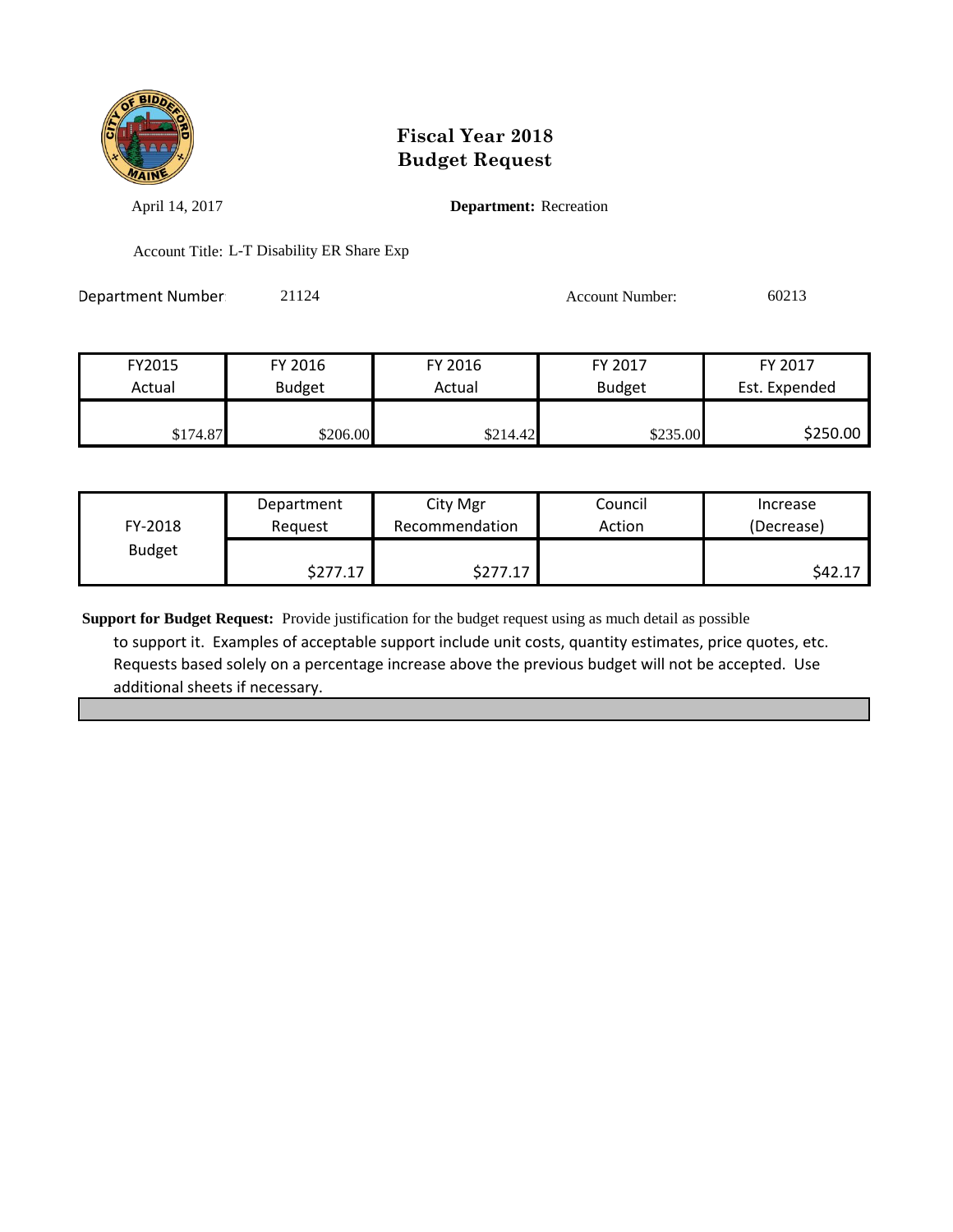

April 14, 2017 **Department:** Recreation

Account Title: Delta Dental ER Share

Department Number: 21124 21124 Account Number: 60216

| FY2015 | FY 2016       | FY 2016 | FY 2017       | FY 2017       |
|--------|---------------|---------|---------------|---------------|
| Actual | <b>Budget</b> | Actual  | <b>Budget</b> | Est. Expended |
|        |               |         |               |               |
| \$0.00 | \$0.00        | \$0.00  | \$450.00      | \$0.00        |

|               | Department | City Mgr       | Council | Increase   |
|---------------|------------|----------------|---------|------------|
| FY-2018       | Reauest    | Recommendation | Action  | (Decrease) |
| <b>Budget</b> |            |                |         |            |
|               | \$0.00     |                |         | (5450.00)  |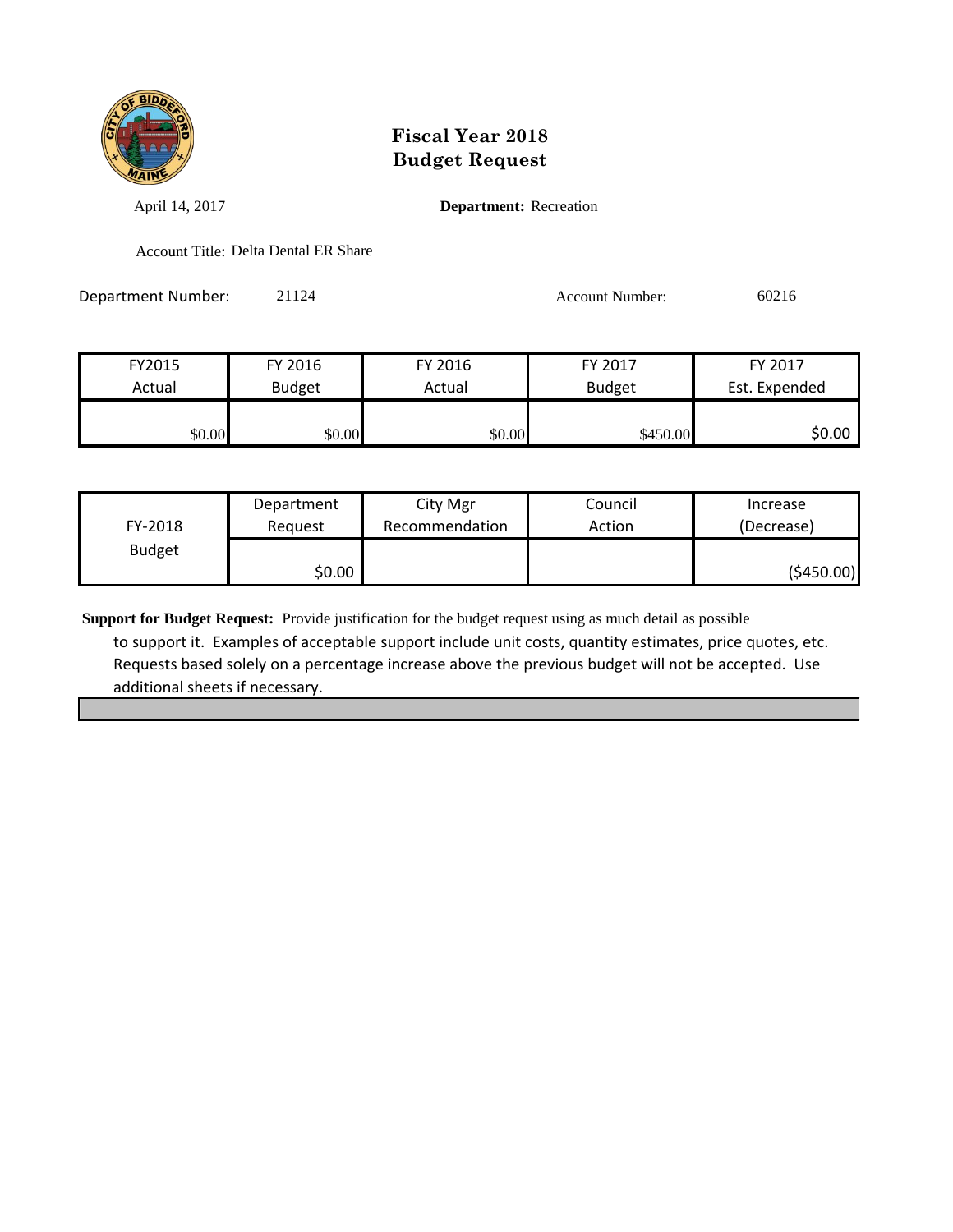

April 14, 2017 **Department:** Recreation

Account Title: RHSA Plan ER Share

Department Number: 21124 2009 2017 Account Number: 60217

FY2015 FY 2016 FY 2016 FY 2017 FY 2017 Actual Budget | Actual Budget Est. Expended

| \$0.00<br>\$0.00 | \$0.00 | ,560.00 | $\frac{1,206.00}{ }$ |
|------------------|--------|---------|----------------------|
|                  |        |         |                      |

|               | Department | City Mgr       | Council | Increase   |
|---------------|------------|----------------|---------|------------|
| FY-2018       | Reauest    | Recommendation | Action  | (Decrease) |
| <b>Budget</b> |            |                |         |            |
|               | \$1,950.00 | \$1,950.00     |         | \$390.00   |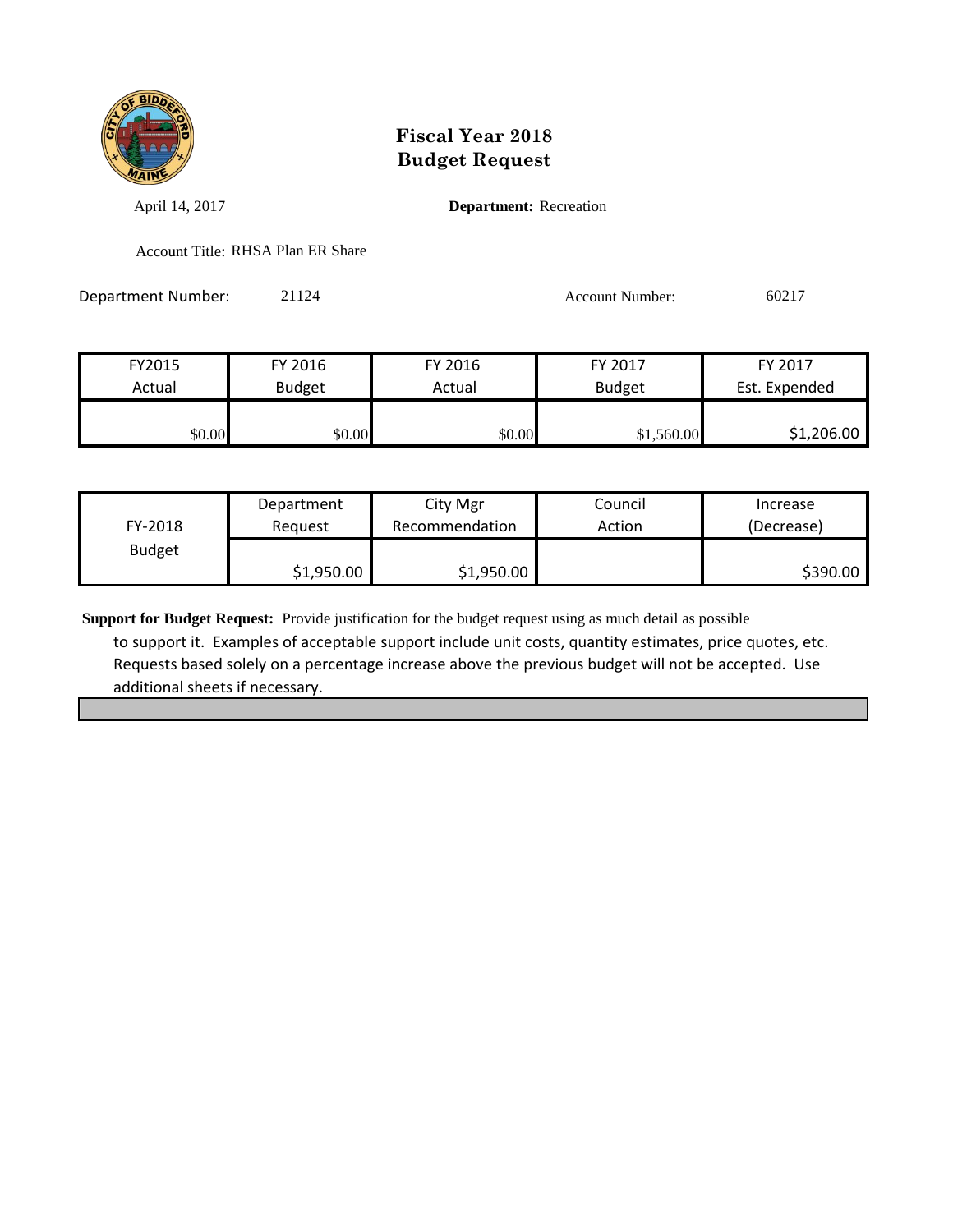

April 14, 2017 **Department:** Recreation

Account Title: Clothing/Uniforms Expense

Department Number: 21124 2002 2008 2009 Account Number: 60230

| FY2015     | FY 2016       | FY 2016    | FY 2017       | FY 2017       |
|------------|---------------|------------|---------------|---------------|
| Actual     | <b>Budget</b> | Actual     | <b>Budget</b> | Est. Expended |
| \$1,100.00 | \$1,100.00    | \$1,033.30 | \$1,100.00    | \$1,100.00    |

|               | Department | City Mgr       | Council | Increase   |
|---------------|------------|----------------|---------|------------|
| FY-2018       | Reauest    | Recommendation | Action  | (Decrease) |
| <b>Budget</b> |            |                |         |            |
|               | \$1,500.00 | \$1,250.00     |         | \$150.00   |

**Support for Budget Request:** Provide justification for the budget request using as much detail as possible to support it. Examples of acceptable support include unit costs, quantity estimates, price quotes, etc. Requests based solely on a percentage increase above the previous budget will not be accepted. Use additional sheets if necessary.

Lifeguard Clothing shirts/suits/jackets for 16 guards. 1,500 Includes 2 suits and 2 shirts pp plus a jacket for new guards.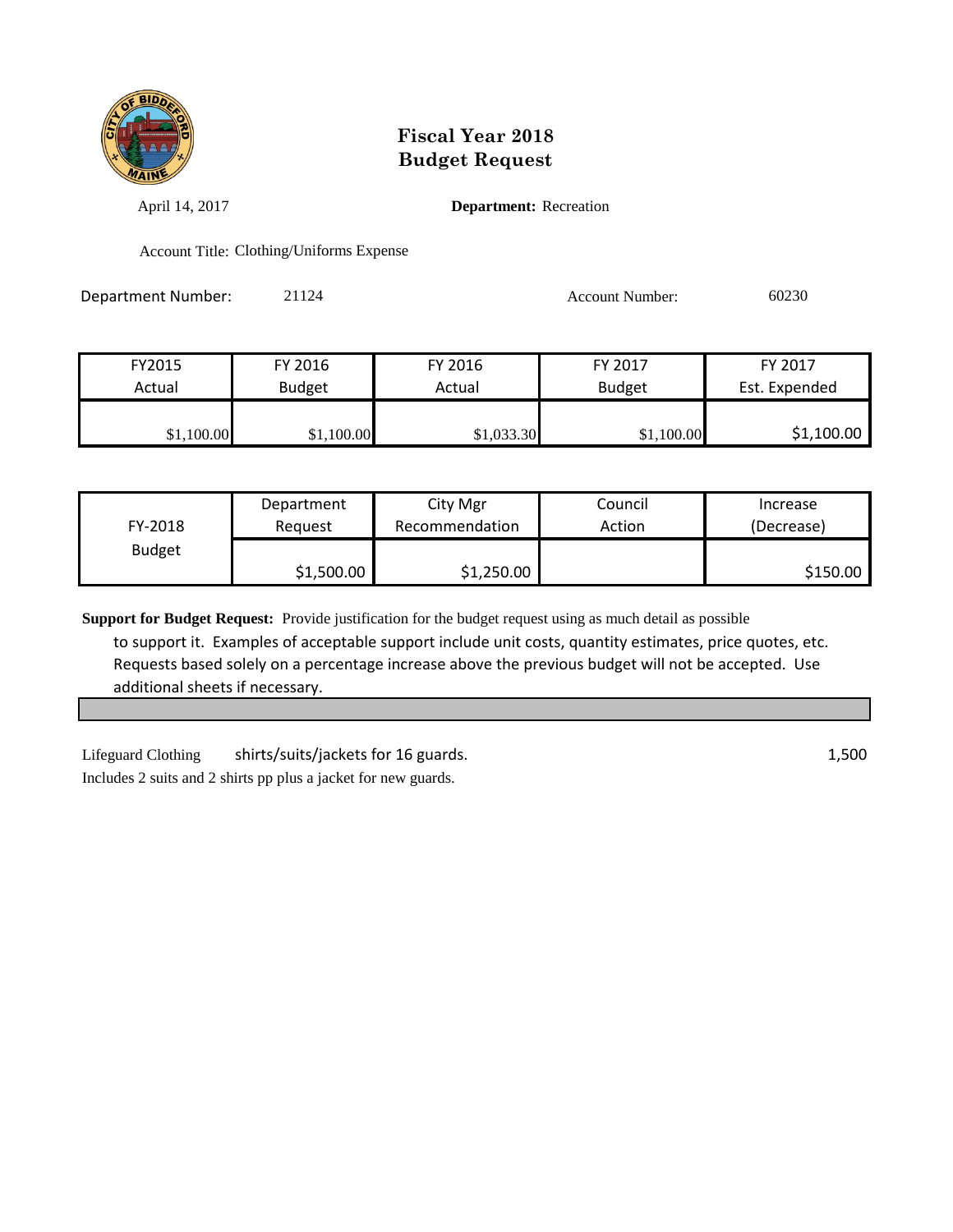

April 14, 2017 **Department:** Recreation

Account Title: Conferences/Training Expense

Department Number 21124 2009 2012 2012 Account Number: 60251

| FY2015   | FY 2016       | FY 2016  | FY 2017       | FY 2017       |
|----------|---------------|----------|---------------|---------------|
| Actual   | <b>Budget</b> | Actual   | <b>Budget</b> | Est. Expended |
| \$862.84 | \$500.00      | \$206.00 | \$800.00      | \$800.00      |

|               | Department | City Mgr       | Council | Increase   |
|---------------|------------|----------------|---------|------------|
| FY-2018       | Reguest    | Recommendation | Action  | (Decrease) |
| <b>Budget</b> |            |                |         |            |
|               | \$800.00   | \$800.00∣      |         | \$0.00     |

| 4 Staff |                   |
|---------|-------------------|
| 4 Staff |                   |
|         |                   |
| 1 Staff |                   |
|         |                   |
|         |                   |
|         | Playground Safety |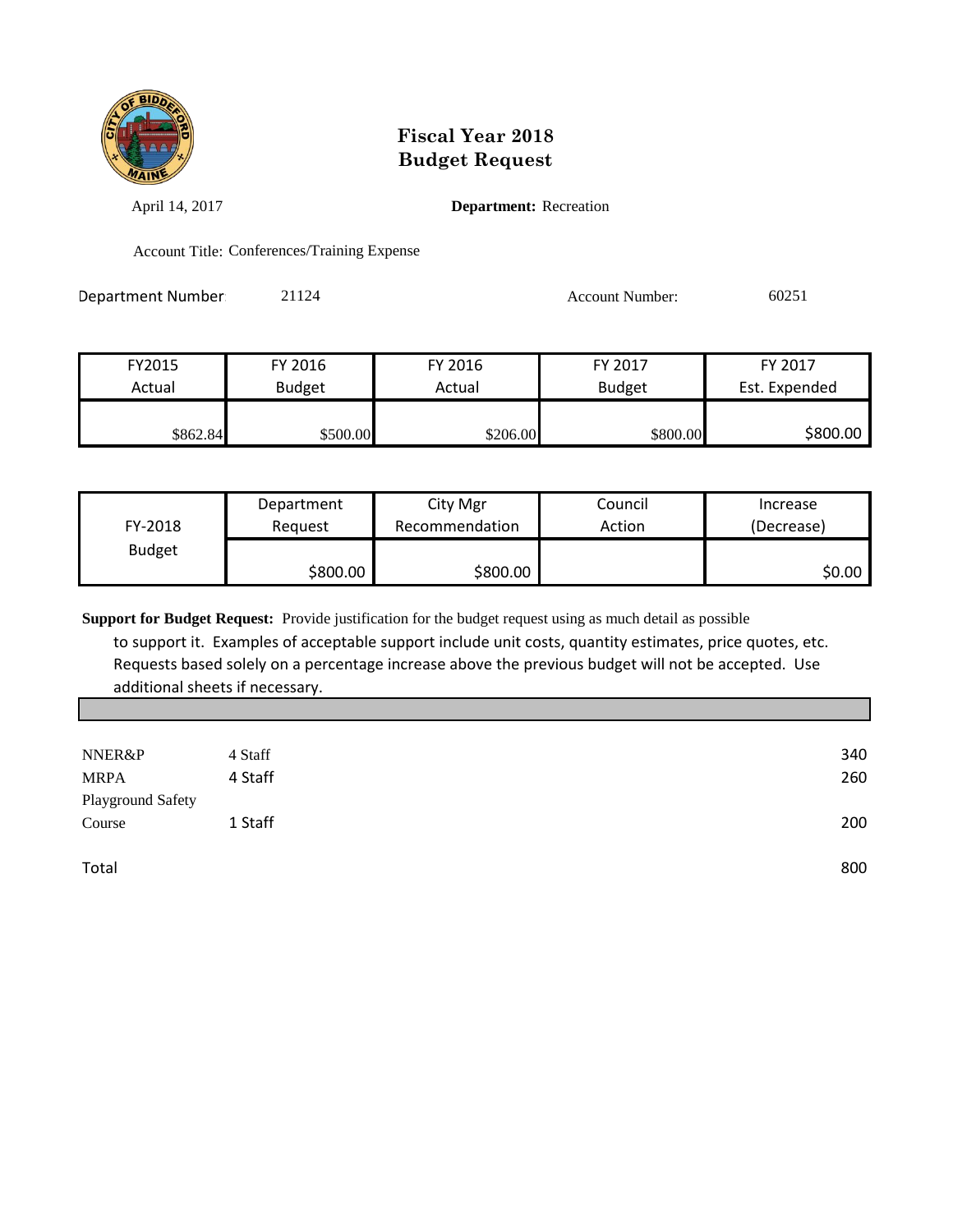

April 14, 2017 **Department:** Recreation

Account Title: Travel/Mileage Expense

Department Number: 21124 Account Number: 60252

| FY2015     | FY 2016       | FY 2016    | FY 2017       | FY 2017       |
|------------|---------------|------------|---------------|---------------|
| Actual     | <b>Budget</b> | Actual     | <b>Budget</b> | Est. Expended |
| \$5,974.06 | \$7,000.00    | \$6,245.27 | \$7,000.00    | \$6,800.00    |

|               | Department | City Mgr       | Council | Increase   |
|---------------|------------|----------------|---------|------------|
| FY-2018       | Reauest    | Recommendation | Action  | (Decrease) |
| <b>Budget</b> |            |                |         |            |
|               | \$7,000.00 | \$7,000.00     |         | \$0.00     |

**Support for Budget Request:** Provide justification for the budget request using as much detail as possible

 to support it. Examples of acceptable support include unit costs, quantity estimates, price quotes, etc. Requests based solely on a percentage increase above the previous budget will not be accepted. Use additional sheets if necessary.

| Reimbursment for   |                      |            |      |
|--------------------|----------------------|------------|------|
| 5Ft                |                      |            | 5000 |
| 3 Pt               |                      |            | 1000 |
| 5 Seasonal         |                      |            | 300  |
| Bus Use/2 events @ | 100 each incl school | bus driver | 200  |
| Easy Pass $(2)$    | Bus/Van              |            | 500  |
|                    |                      |            |      |

Total 7000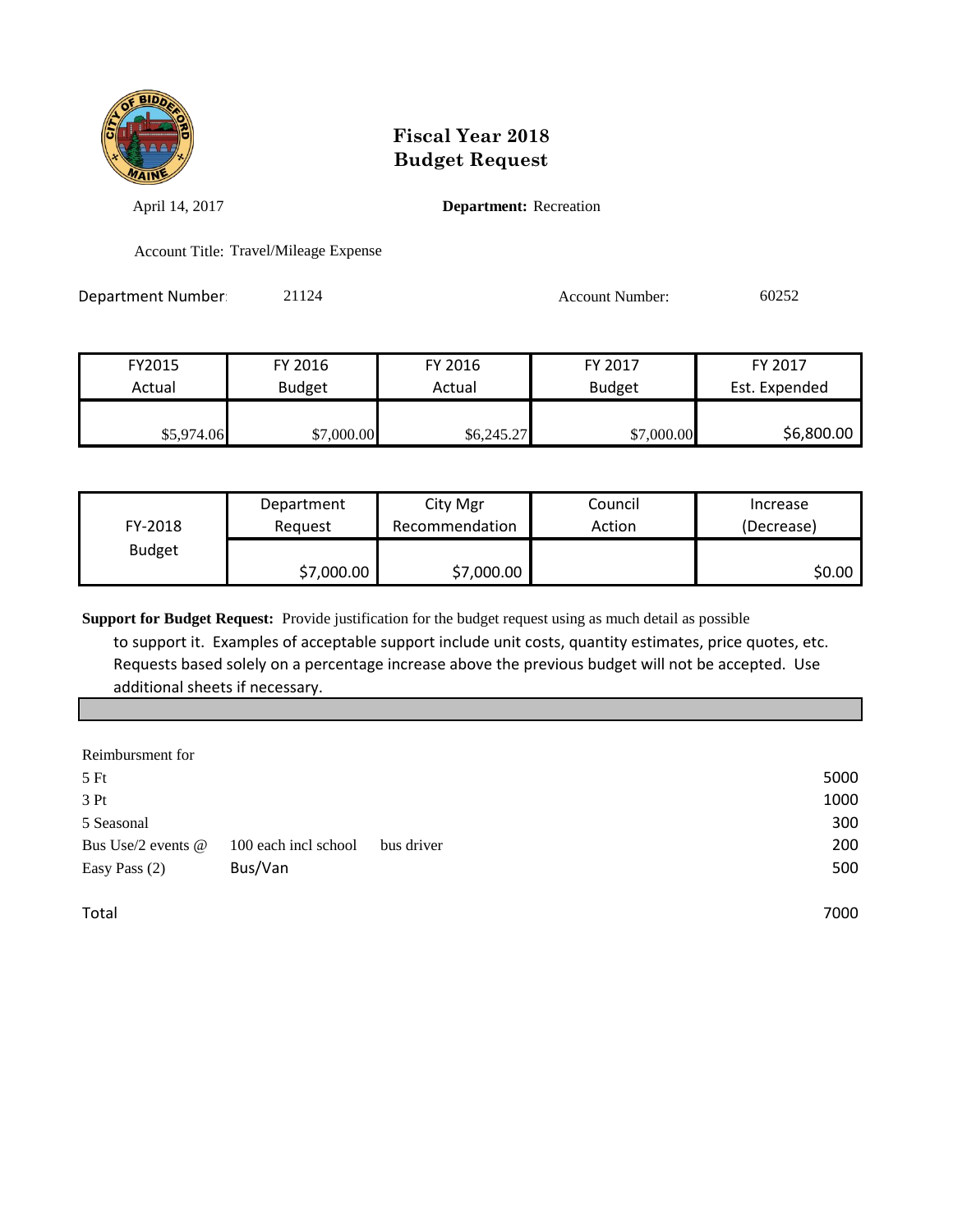

April 14, 2017 **Department:** Recreation

Account Title: Food/Lodging Expense

Department Number: 21124 21124 Account Number: 60253

| FY2015   | FY 2016       | FY 2016 | FY 2017       | FY 2017       |
|----------|---------------|---------|---------------|---------------|
| Actual   | <b>Budget</b> | Actual  | <b>Budget</b> | Est. Expended |
| \$517.00 | \$500.00      | \$64.31 | \$800.00      | \$700.00      |

|               | Department | City Mgr       | Council | Increase   |
|---------------|------------|----------------|---------|------------|
| FY-2018       | Reguest    | Recommendation | Action  | (Decrease) |
| <b>Budget</b> |            |                |         |            |
|               | \$800.00   | \$800.00       |         | \$0.00     |

**Support for Budget Request:** Provide justification for the budget request using as much detail as possible to support it. Examples of acceptable support include unit costs, quantity estimates, price quotes, etc. Requests based solely on a percentage increase above the previous budget will not be accepted. Use additional sheets if necessary.

Lodging NNER&P Conference 4 staff 800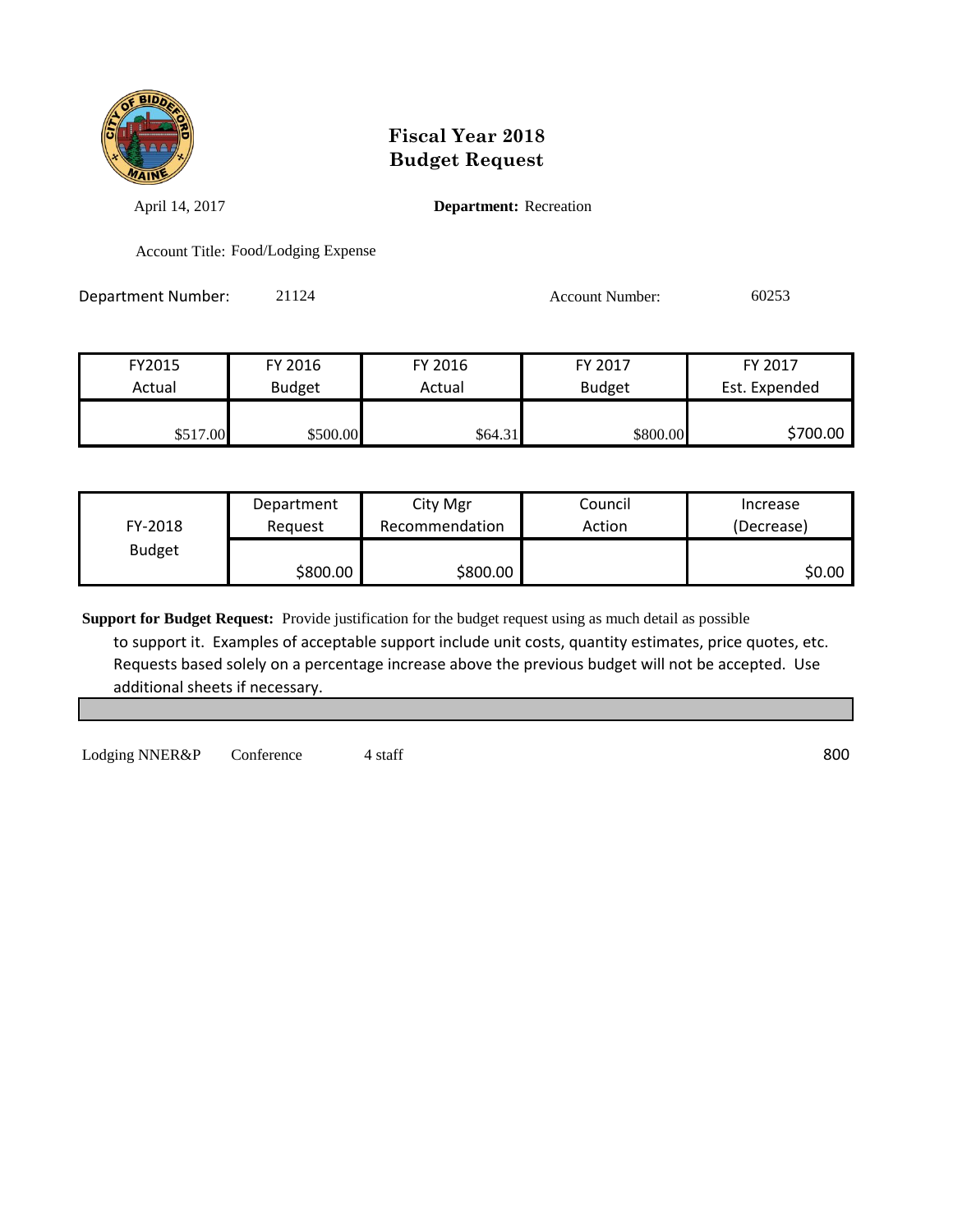

April 14, 2017 **Department:** Recreation

Account Title: Dues/Memberships Expense

| Department Number: | 21124 | <b>Account Number:</b> | 60256 |
|--------------------|-------|------------------------|-------|
|--------------------|-------|------------------------|-------|

| FY2015   | FY 2016       | FY 2016  | FY 2017       | FY 2017       |
|----------|---------------|----------|---------------|---------------|
| Actual   | <b>Budget</b> | Actual   | <b>Budget</b> | Est. Expended |
|          |               |          |               |               |
| \$450.00 | \$400.00      | \$400.00 | \$440.00      | \$440.00      |

|               | Department | City Mgr       | Council | Increase   |
|---------------|------------|----------------|---------|------------|
| FY-2018       | Reauest    | Recommendation | Action  | (Decrease) |
| <b>Budget</b> |            |                |         |            |
|               | \$440.00   | \$440.00       |         | \$0.00     |

| <b>NRPA</b> Dues   | 1 Staff Dir | 180 |
|--------------------|-------------|-----|
| <b>MRPA</b> Dues   | 5 Staff     | 200 |
| <b>NRPA</b> Recert | 1 Staff Dir | 60  |
| Total              |             | 440 |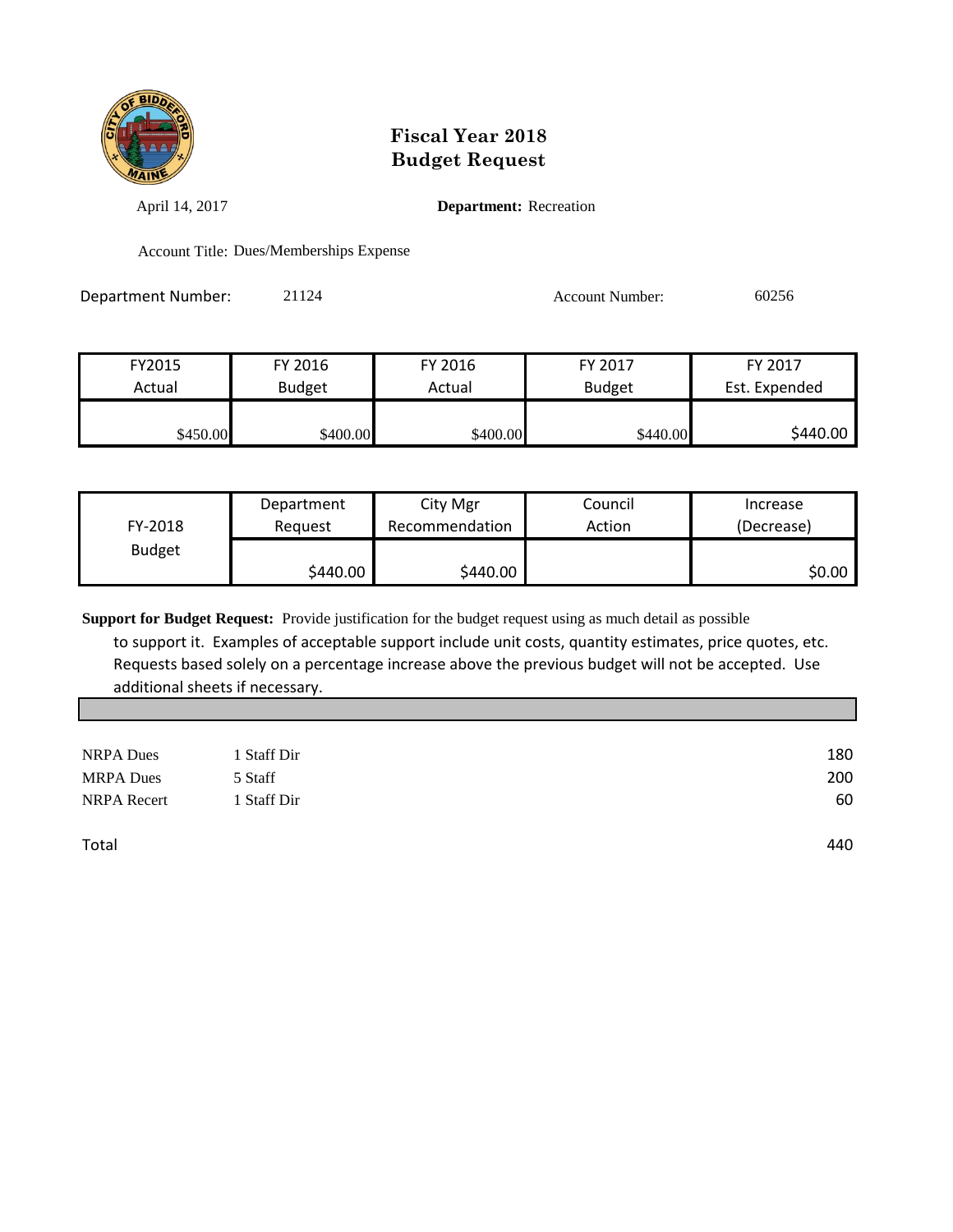

April 14, 2017 **Department:** Recreation

Account Title: Other Prof/Consult Srvs Exp

| <b>Department Number:</b> | 21124 | <b>Account Number:</b> | 60306 |
|---------------------------|-------|------------------------|-------|
|---------------------------|-------|------------------------|-------|

| FY2015   | FY 2016       | FY 2016  | FY 2017       | FY 2017       |
|----------|---------------|----------|---------------|---------------|
| Actual   | <b>Budget</b> | Actual   | <b>Budget</b> | Est. Expended |
| \$201.00 | \$1,000.00    | \$400.00 | \$1,000.00    | \$300.00      |

|               | Department | City Mgr       | Council | Increase   |
|---------------|------------|----------------|---------|------------|
| FY-2018       | Reguest    | Recommendation | Action  | (Decrease) |
| <b>Budget</b> |            |                |         |            |
|               | \$1,000.00 | \$1,000.00     |         | \$0.00     |

**Support for Budget Request:** Provide justification for the budget request using as much detail as possible to support it. Examples of acceptable support include unit costs, quantity estimates, price quotes, etc. Requests based solely on a percentage increase above the previous budget will not be accepted. Use additional sheets if necessary.

Additional Water Testing following high counts @ 100.00 per test. Intitial testing is covered by Saco River Corridor Commission 1000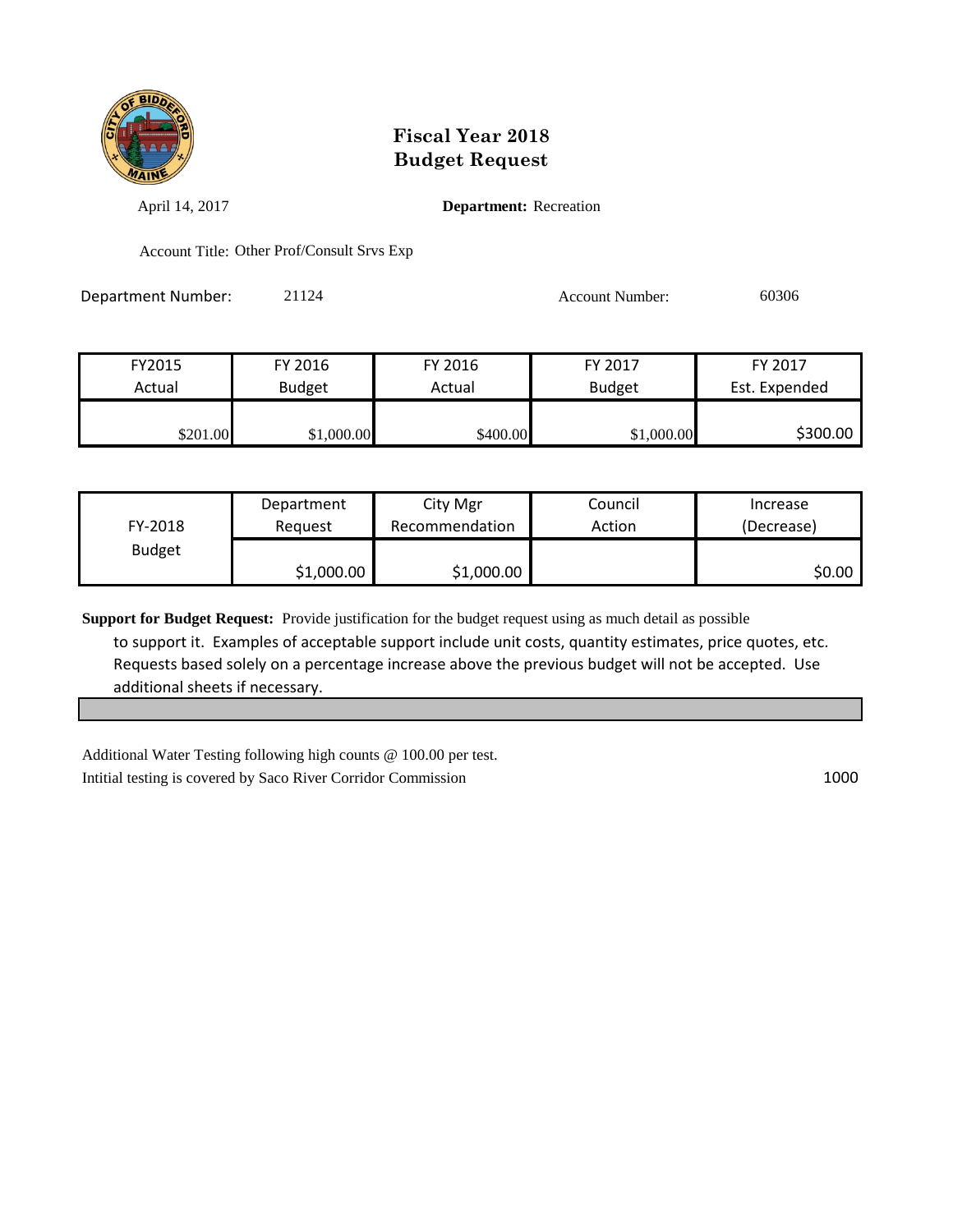

April 14, 2017 **Department:** Recreation

Account Title: Service Contracts Expense

| Department Number | 21124 | <b>Account Number:</b> | 60310 |
|-------------------|-------|------------------------|-------|
|                   |       |                        |       |

| FY2015     | FY 2016       | FY 2016    | FY 2017       | FY 2017       |
|------------|---------------|------------|---------------|---------------|
| Actual     | <b>Budget</b> | Actual     | <b>Budget</b> | Est. Expended |
| \$1,284.05 | \$1,500.00    | \$1,351.51 | \$1,400.00    | \$1,351.00    |

|               | Department | City Mgr       | Council | Increase   |
|---------------|------------|----------------|---------|------------|
| FY-2018       | Reauest    | Recommendation | Action  | (Decrease) |
| <b>Budget</b> |            |                |         |            |
|               | \$1,700.00 | \$1,700.00     |         | \$300.00   |

**Support for Budget Request:** Provide justification for the budget request using as much detail as possible

 to support it. Examples of acceptable support include unit costs, quantity estimates, price quotes, etc. Requests based solely on a percentage increase above the previous budget will not be accepted. Use additional sheets if necessary.

| <b>TC Critter Control</b><br>1 Qtr My Rec | Software | 600<br>1100 |
|-------------------------------------------|----------|-------------|
| Total                                     |          | 1700        |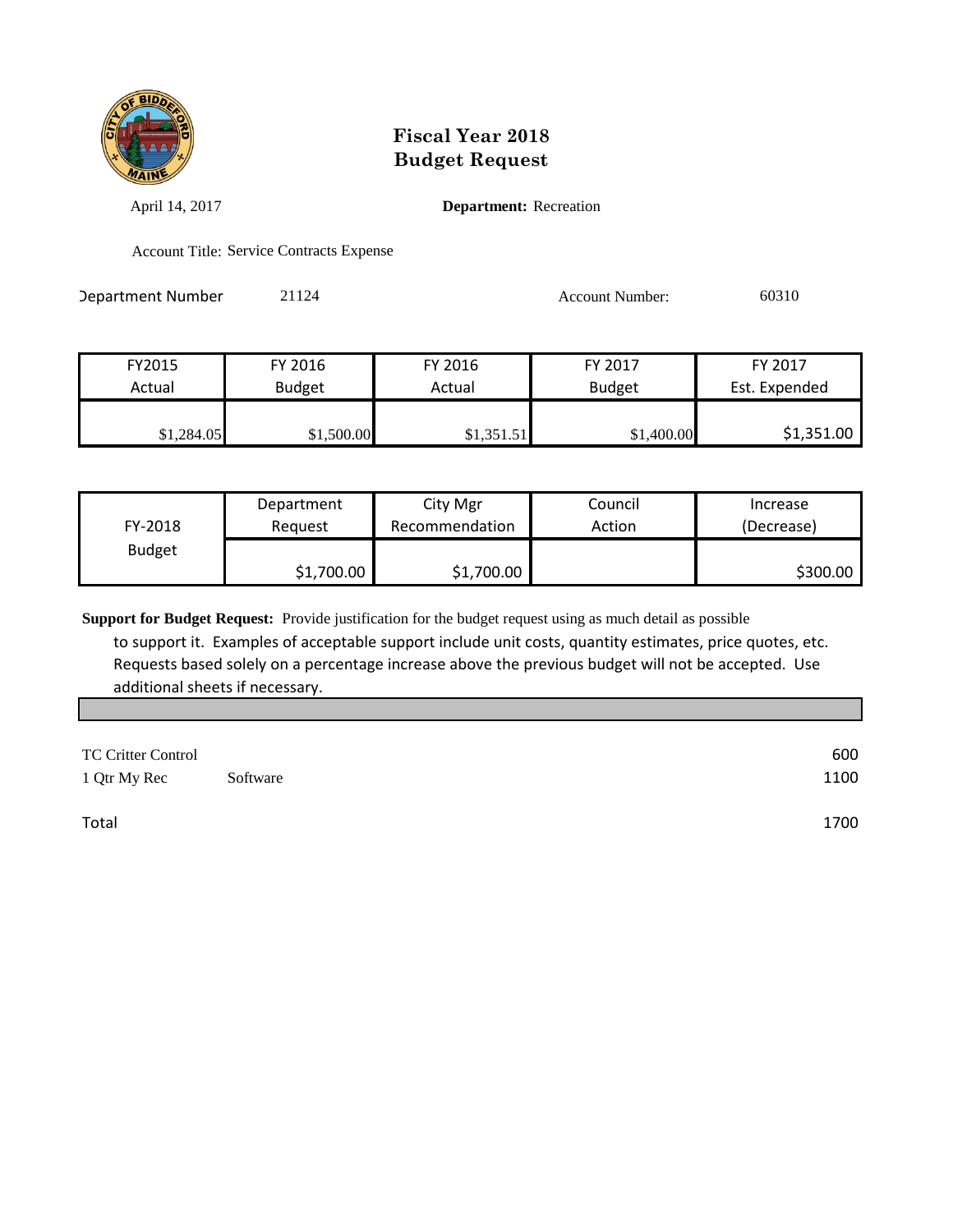

April 14, 2017 **Department:** Recreation

Account Title: Recreation Programs Expense

Department Number: 21124 21124 Account Number: 60365

| FY2015      | FY 2016       | FY 2016     | FY 2017       | FY 2017       |
|-------------|---------------|-------------|---------------|---------------|
| Actual      | <b>Budget</b> | Actual      | <b>Budget</b> | Est. Expended |
| \$13,517.52 | \$13,115.00   | \$12,404.07 | \$13,115.00   | \$13,115.00   |

|               | Department  | City Mgr       | Council | Increase   |
|---------------|-------------|----------------|---------|------------|
| FY-2018       | Reauest     | Recommendation | Action  | (Decrease) |
| <b>Budget</b> |             |                |         |            |
|               | \$13,115.00 | \$13,115.00    |         | \$0.00     |

**Support for Budget Request:** Provide justification for the budget request using as much detail as possible

 to support it. Examples of acceptable support include unit costs, quantity estimates, price quotes, etc. Requests based solely on a percentage increase above the previous budget will not be accepted. Use additional sheets if necessary.

|                     |                       |                                                                                              | 1,500                                                                     |
|---------------------|-----------------------|----------------------------------------------------------------------------------------------|---------------------------------------------------------------------------|
| Cert Officials      |                       |                                                                                              | 2,100                                                                     |
| and Assignor Fees   |                       |                                                                                              | 1,500                                                                     |
| instructors         |                       |                                                                                              | 2,700                                                                     |
| required to provide | music in public       |                                                                                              | 700                                                                       |
| Special Events,     | <b>Healthy Eating</b> | Classes, MYAN                                                                                | 1,990                                                                     |
| Field Trips 200 ea  |                       |                                                                                              | 1,000                                                                     |
|                     |                       |                                                                                              | 1,125                                                                     |
|                     |                       |                                                                                              | 500                                                                       |
|                     |                       |                                                                                              | 500                                                                       |
|                     |                       |                                                                                              | 13,615                                                                    |
|                     |                       | Christmas, Easter, Halloween (Youth)<br>1 per wk 9 wks 125wk<br>Social Holiday Entertainment | three trips x 2 weeks<br>Instructor & volunteer Appreciation gifts/events |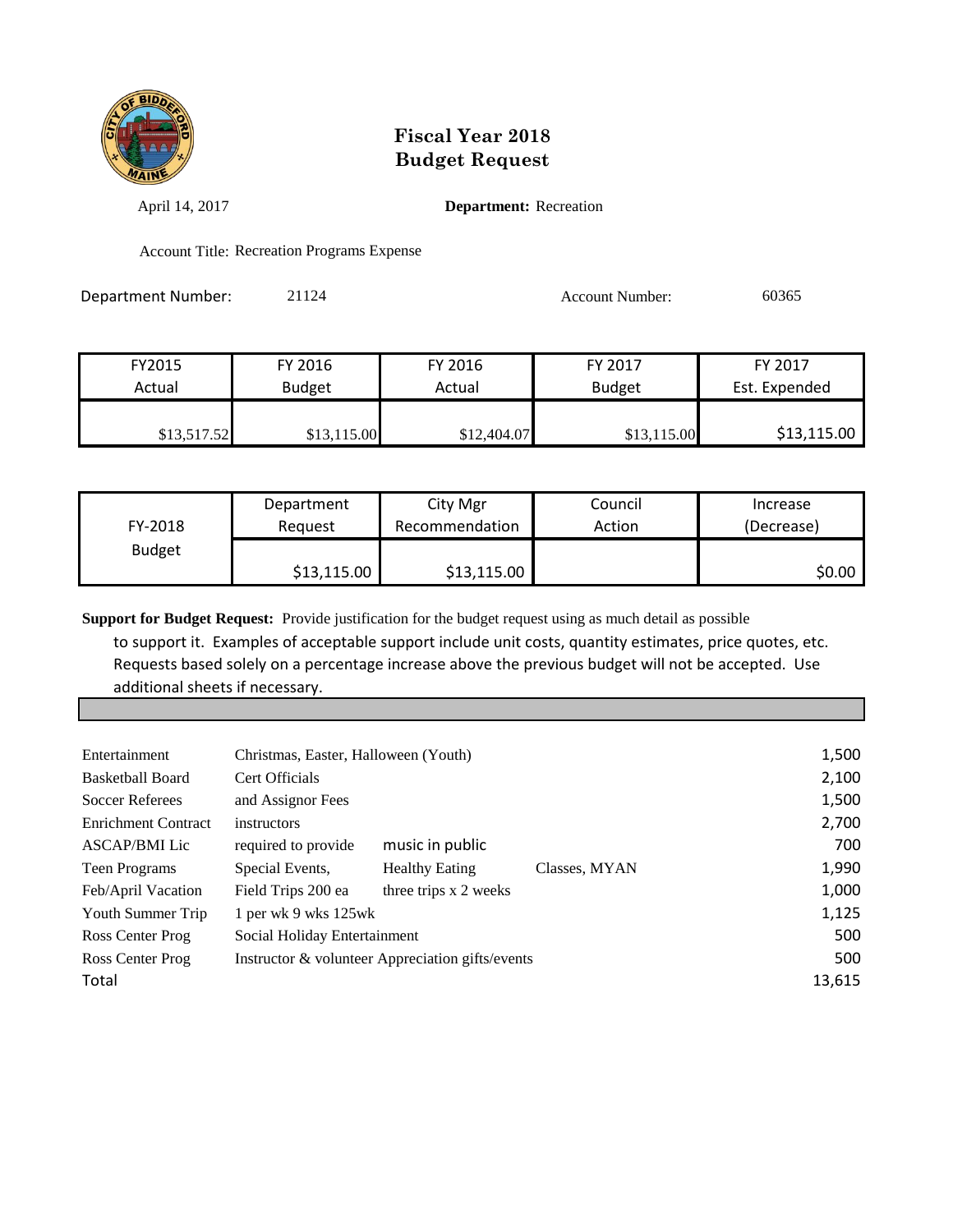

April 14, 2017 **Department:** Recreation

Account Title: Electricity Expense

Department Number 21124 2000 2012 2020 Account Number: 60400

| FY2015     | FY 2016       | FY 2016     | FY 2017       | FY 2017       |
|------------|---------------|-------------|---------------|---------------|
| Actual     | <b>Budget</b> | Actual      | <b>Budget</b> | Est. Expended |
|            |               |             |               |               |
| \$9,277.49 | \$11,770.00   | \$10,402.94 | \$10,500.00   | \$10,500.00   |

|               | Department  | City Mgr       | Council | Increase   |
|---------------|-------------|----------------|---------|------------|
| FY-2018       | Reauest     | Recommendation | Action  | (Decrease) |
| <b>Budget</b> |             |                |         |            |
|               | \$10,500.00 | \$10,500.00    |         | \$0.00     |

**Support for Budget Request:** Provide justification for the budget request using as much detail as possible to support it. Examples of acceptable support include unit costs, quantity estimates, price quotes, etc. Requests based solely on a percentage increase above the previous budget will not be accepted. Use additional sheets if necessary.

St Louis Fld, (3) accounts (incl field lights) 1 account Gil Boucher Park 10,500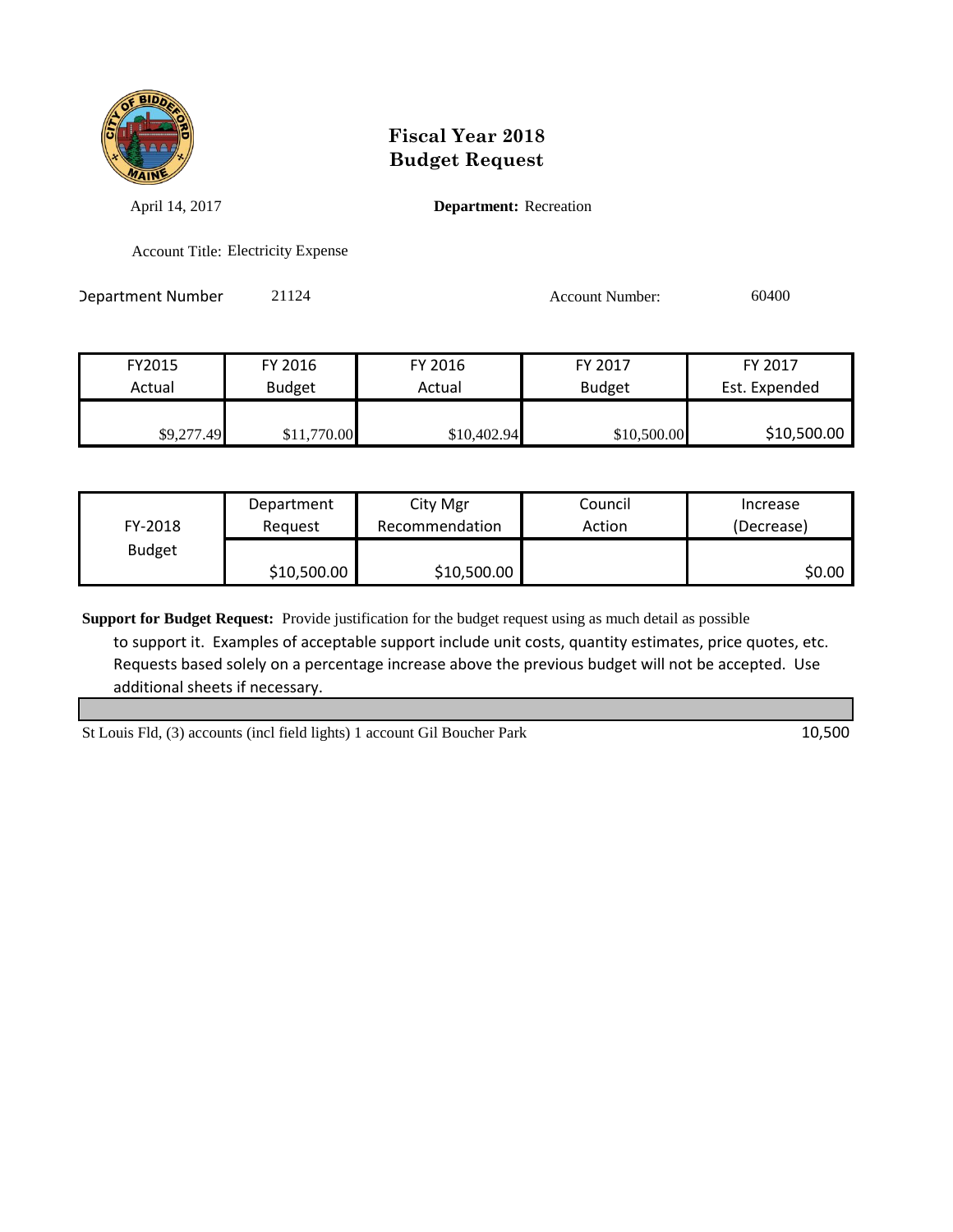

April 14, 2017 **Department:** Recreation

Account Title: Phone/Celular/Paging Exp

Department Number: 21124 21124 Account Number: 60402

| FY2015     | FY 2016       | FY 2016    | FY 2017       | FY 2017       |
|------------|---------------|------------|---------------|---------------|
| Actual     | <b>Budget</b> | Actual     | <b>Budget</b> | Est. Expended |
| \$3,186.09 | \$5,300.00    | \$3,187.36 | \$4,394.00    | \$3,642.00    |

|               | Department | City Mgr       | Council | Increase   |
|---------------|------------|----------------|---------|------------|
| FY-2018       | Reguest    | Recommendation | Action  | (Decrease) |
| <b>Budget</b> |            |                |         |            |
|               | \$4,394.00 | \$4,394.00     |         | S0.00      |

**Support for Budget Request:** Provide justification for the budget request using as much detail as possible

 to support it. Examples of acceptable support include unit costs, quantity estimates, price quotes, etc. Requests based solely on a percentage increase above the previous budget will not be accepted. Use additional sheets if necessary.

| Cell Phones (5)                | 5*50.27*12mos | 3,017 |
|--------------------------------|---------------|-------|
| Cell Phones (2) camp           | 2*50.27*2mos  | 202   |
| Internet Telephone Teen Center | 48.32*12      | 600   |
| <b>Broadband Teen Center</b>   | 47.91*12      | 575   |
|                                |               |       |
| Total                          |               | 4.394 |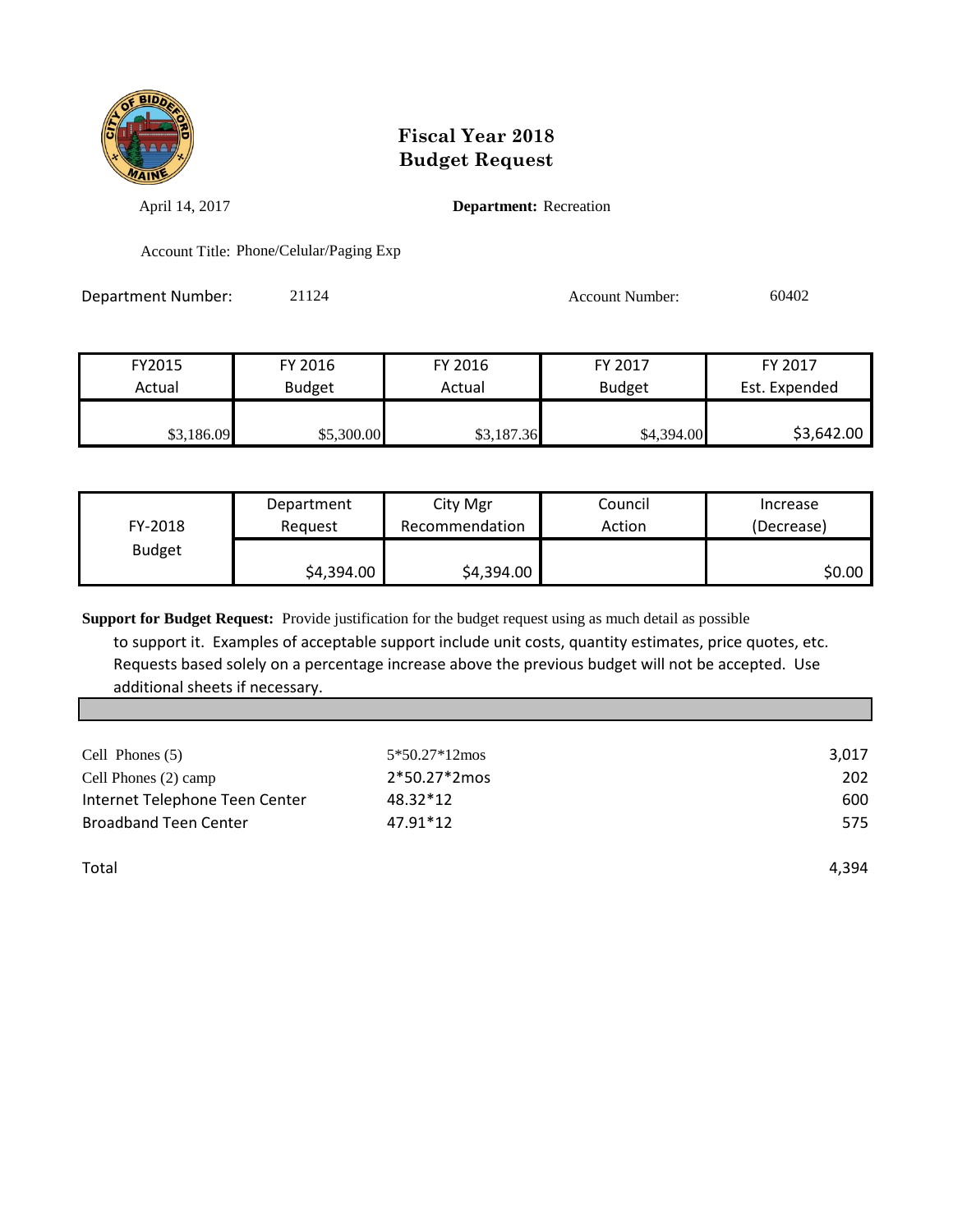

April 14, 2017 **Department:** Recreation

Account Title: Heating Fuel Expense

| Department Number: | 21124 | <b>Account Number:</b> | 60405 |
|--------------------|-------|------------------------|-------|
|                    |       |                        |       |

| FY2015      | FY 2016       | FY 2016    | FY 2017       | FY 2017       |
|-------------|---------------|------------|---------------|---------------|
| Actual      | <b>Budget</b> | Actual     | <b>Budget</b> | Est. Expended |
|             |               |            |               |               |
| \$12,066.92 | \$11,503.00   | \$7,553.77 | \$8,730.00    | \$8,730.00    |

|               | Department | City Mgr       | Council | Increase     |
|---------------|------------|----------------|---------|--------------|
| FY-2018       | Reguest    | Recommendation | Action  | (Decrease)   |
| <b>Budget</b> |            |                |         |              |
|               | \$7,260.00 | \$7,260.00     |         | (51, 470.00) |

**Support for Budget Request:** Provide justification for the budget request using as much detail as possible to support it. Examples of acceptable support include unit costs, quantity estimates, price quotes, etc.

 Requests based solely on a percentage increase above the previous budget will not be accepted. Use additional sheets if necessary.

| Oil for St Louis Fld | 3,000 gal at 1.97 gal | 5,910 |
|----------------------|-----------------------|-------|
| Propane Teen Ctr     | 900 gal at 1.50 gal   | 1,350 |

Total 7,260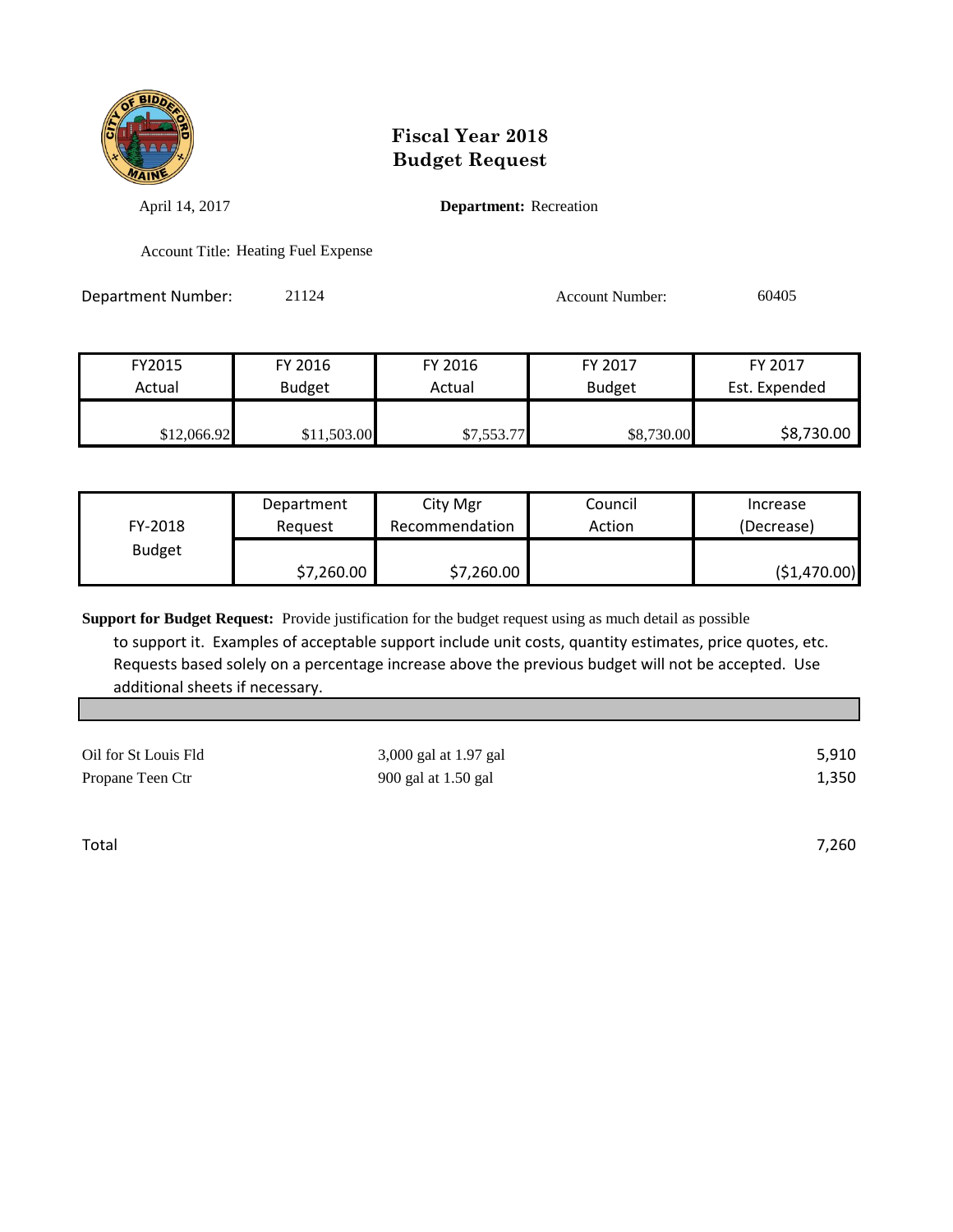

April 14, 2017 **Department:** Recreation

Account Title: Diesel Fuel Expense

Department Number: 21124 21124 Account Number: 60410

| FY2015     | FY 2016       | FY 2016    | FY 2017       | FY 2017       |
|------------|---------------|------------|---------------|---------------|
| Actual     | <b>Budget</b> | Actual     | <b>Budget</b> | Est. Expended |
| \$1,973.78 | \$2,061.00    | \$2,731.97 | \$1,834.00    | \$1,834.00    |

|               | Department | City Mgr       | Council | Increase   |
|---------------|------------|----------------|---------|------------|
| FY-2018       | Reauest    | Recommendation | Action  | (Decrease) |
| <b>Budget</b> |            |                |         |            |
|               | \$1,967.00 | \$1,967.00     |         | \$133.00   |

| Provided By PW | est @ 950 gal    | at 2.07 per gal |       | 1,967             |
|----------------|------------------|-----------------|-------|-------------------|
| Year           | <b>Total Gal</b> | Price Per Gal   |       | <b>Total Cost</b> |
| 2013           | 618.5            |                 | 3.188 | 1,972             |
| 2014           | 800.2            |                 | 3.235 | 2,589             |
| 2015           | 622.6            |                 | 3.17  | 1,974             |
| 2016           | 950              |                 | 1.93  | 1,834             |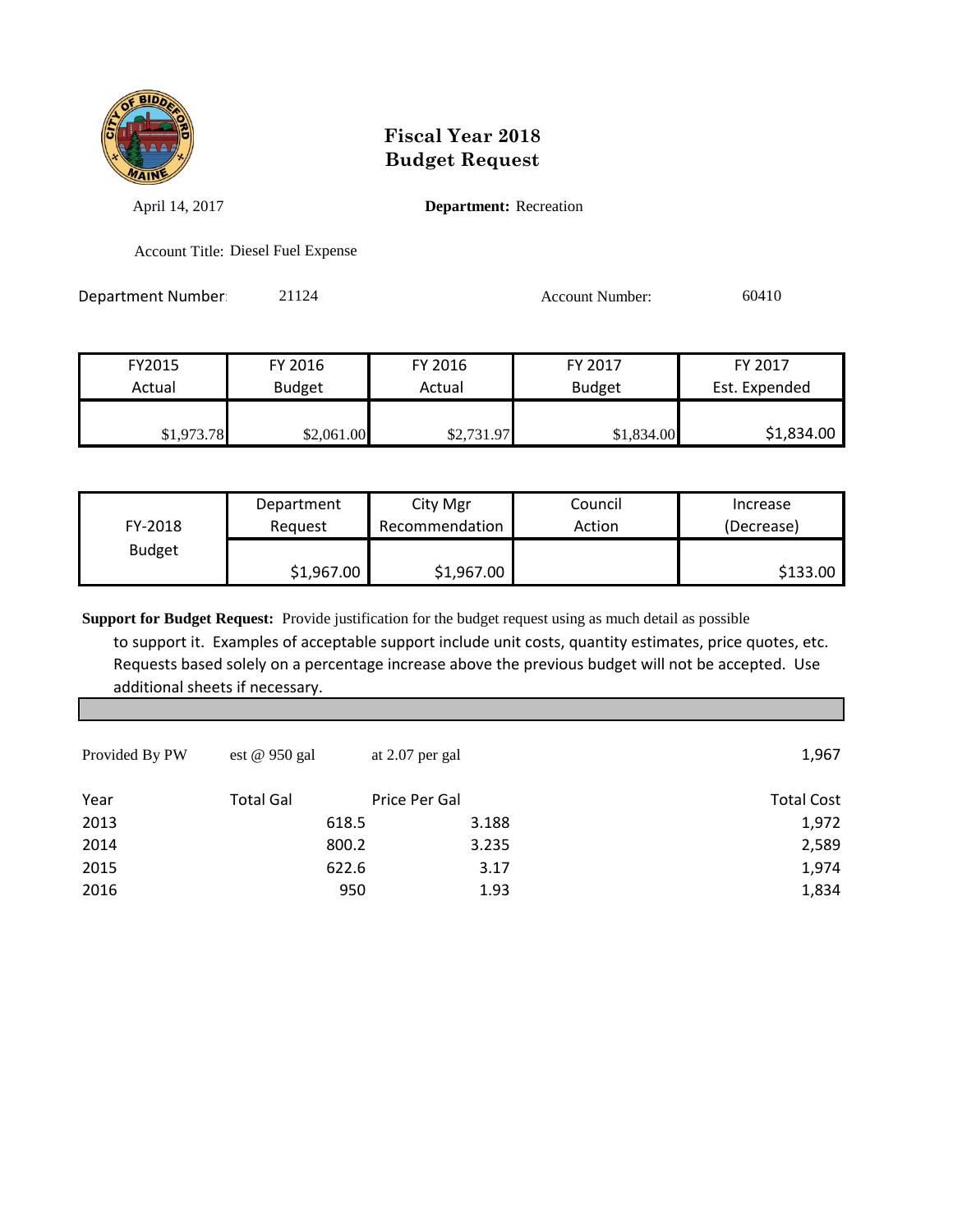

April 14, 2017 **Department:** Recreation

Account Title: Gasoline Expense

| Department Number: | 21124 | Account Number: | 60411 |
|--------------------|-------|-----------------|-------|
|                    |       |                 |       |

| FY2015   | FY 2016       | FY 2016  | FY 2017       | FY 2017       |
|----------|---------------|----------|---------------|---------------|
| Actual   | <b>Budget</b> | Actual   | <b>Budget</b> | Est. Expended |
|          |               |          |               |               |
| \$870.69 | \$1,196.00    | \$705.08 | \$590.00      | \$592.00      |

|               | Department | City Mgr         | Council | Increase   |
|---------------|------------|------------------|---------|------------|
| FY-2018       | Reauest    | Recommendation I | Action  | (Decrease) |
| <b>Budget</b> |            |                  |         |            |
|               | \$630.50   | \$630.00         |         | \$40.00    |

| Recommened by PW | based on 325 gal | at 1.94 gal   | 630.5             |
|------------------|------------------|---------------|-------------------|
| Year             | <b>Total Gal</b> | Price Per Gal | <b>Total Cost</b> |
| 2013             | 391.2            | 3.169         | 1,240             |
| 2014             | 329              | 3.22          | 1,060             |
| 2015             | 235.64           | 2.99          | 707               |
| 2016             | 325              | 1.81          | 590               |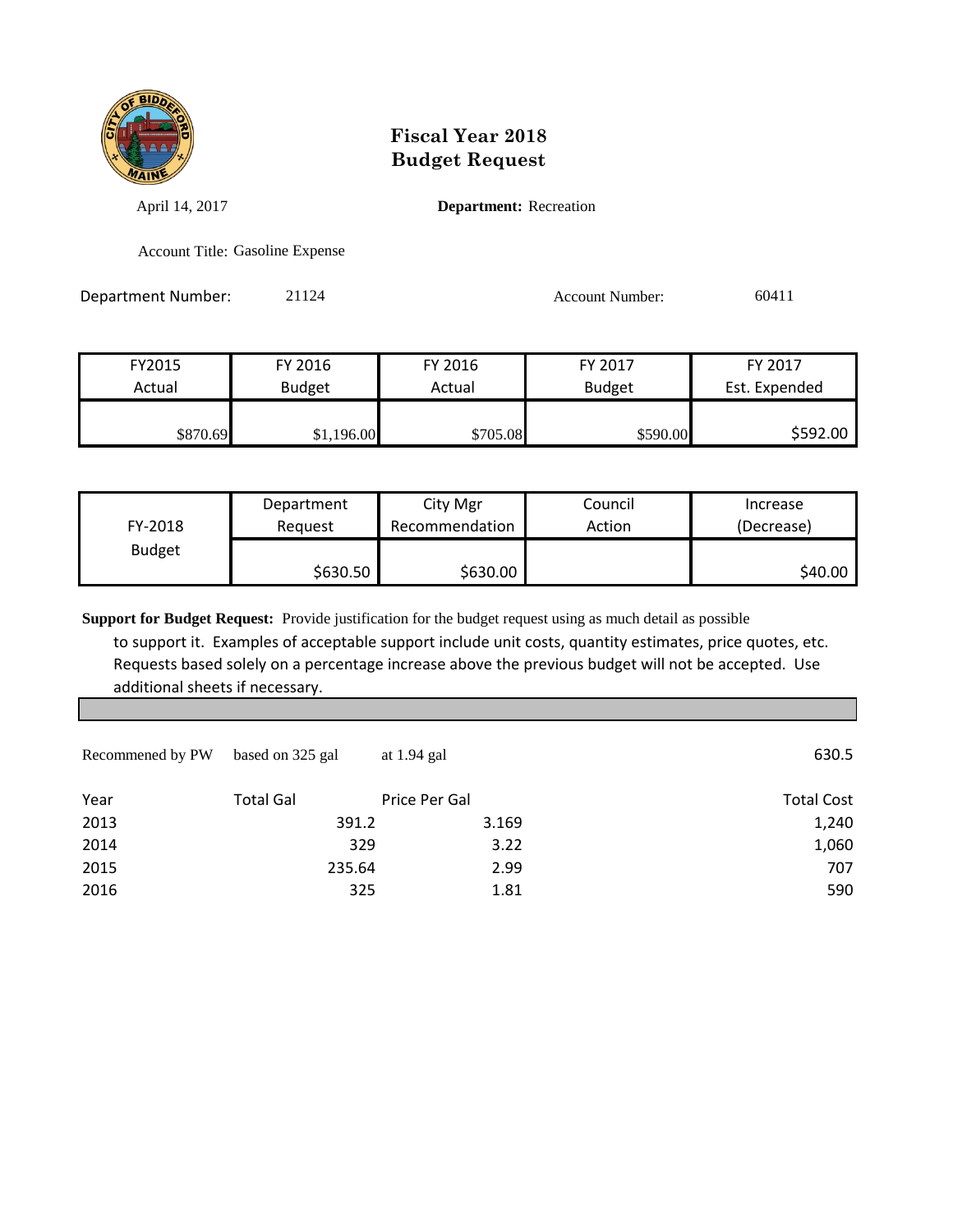

April 14, 2017 **Department:** Recreation

Account Title: Building Repair/Maint Exp

| Department Number | 21124 | Account Number: | 60450 |
|-------------------|-------|-----------------|-------|
|                   |       |                 |       |

| FY2015     | FY 2016       | FY 2016    | FY 2017       | FY 2017       |
|------------|---------------|------------|---------------|---------------|
| Actual     | <b>Budget</b> | Actual     | <b>Budget</b> | Est. Expended |
|            |               |            |               |               |
| \$1,801.10 | \$8,250.00    | \$7,692.95 | \$8,750.00    | \$8,750.00    |

|               | Department | City Mgr       | Council | Increase   |
|---------------|------------|----------------|---------|------------|
| FY-2018       | Reauest    | Recommendation | Action  | (Decrease) |
| <b>Budget</b> |            |                |         |            |
|               | \$9,250.00 | \$9,000.00     |         | \$250.00   |

**Support for Budget Request:** Provide justification for the budget request using as much detail as possible

 to support it. Examples of acceptable support include unit costs, quantity estimates, price quotes, etc. Requests based solely on a percentage increase above the previous budget will not be accepted. Use additional sheets if necessary.

| 2,000 |
|-------|
| 2,300 |
| 2,000 |
| 1,950 |
| 500   |
| 500   |
| 9,250 |
|       |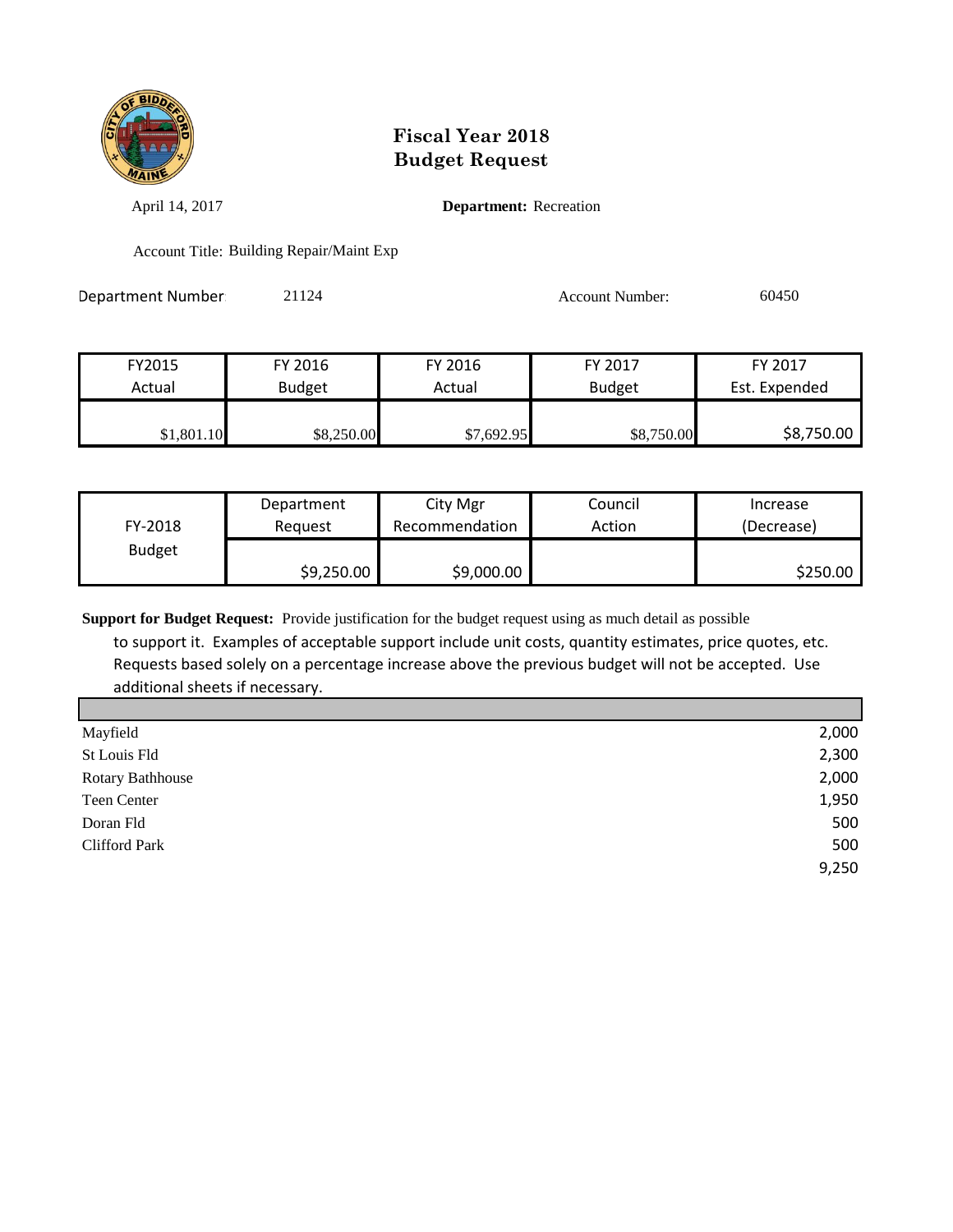

April 14, 2017 **Department:** Recreation

Account Title: Operating Equip Repair Exp

Department Number: 21124 2009 2012 2020 Account Number: 60452

| FY2015   | FY 2016       | FY 2016  | FY 2017       | FY 2017       |
|----------|---------------|----------|---------------|---------------|
| Actual   | <b>Budget</b> | Actual   | <b>Budget</b> | Est. Expended |
| \$108.30 | \$2,000.00    | \$322.01 | \$5,000.00    | \$5,000.00    |

|               | Department | City Mgr       | Council | Increase      |
|---------------|------------|----------------|---------|---------------|
| FY-2018       | Reauest    | Recommendation | Action  | (Decrease)    |
| <b>Budget</b> |            |                |         |               |
|               | \$4,000.00 | \$4,000.00     |         | ( \$1,000.00) |

**Support for Budget Request:** Provide justification for the budget request using as much detail as possible to support it. Examples of acceptable support include unit costs, quantity estimates, price quotes, etc. Requests based solely on a percentage increase above the previous budget will not be accepted. Use additional sheets if necessary.

Clifford and Rotary 4,000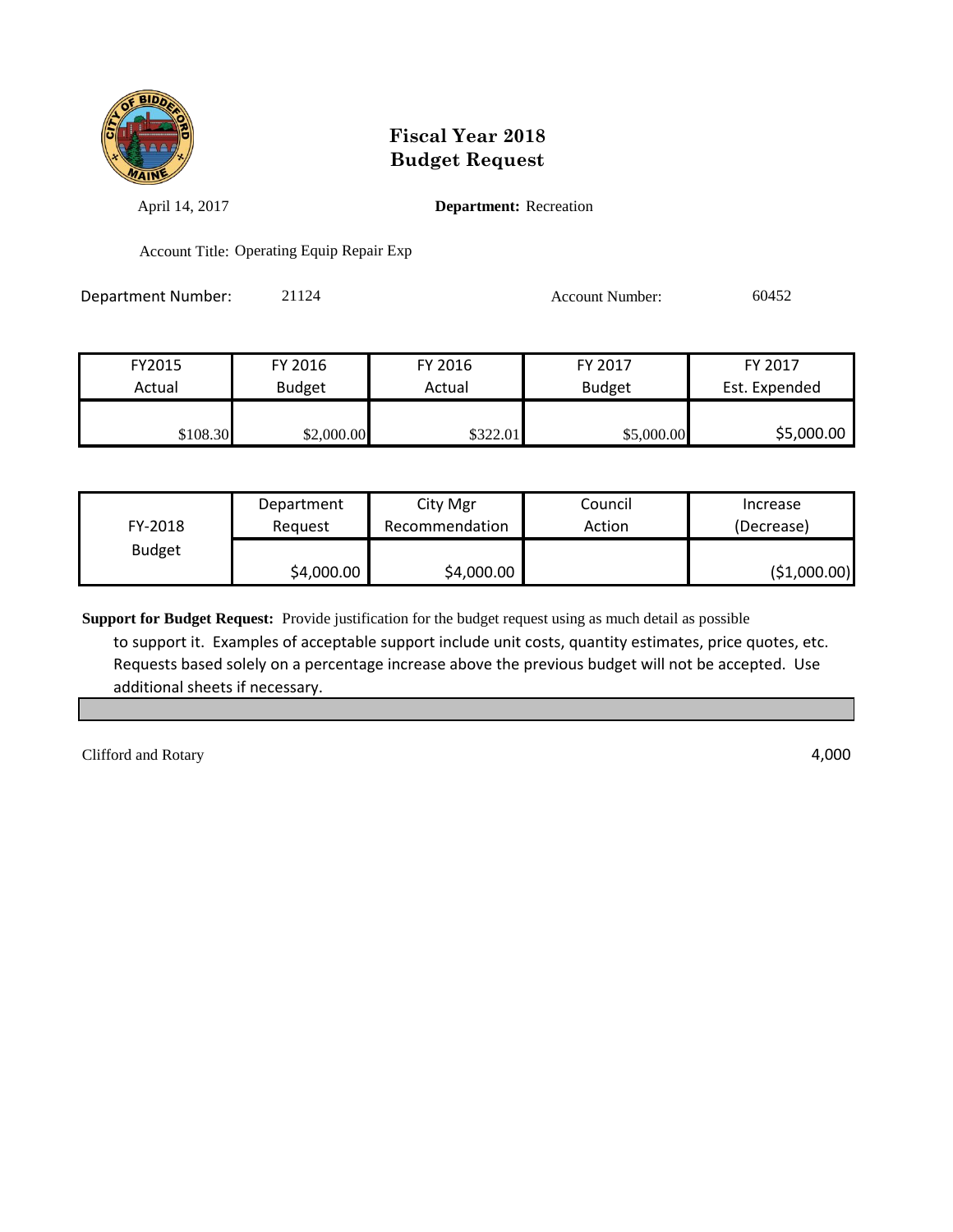

April 14, 2017 **Department:** Recreation

Account Title: Vehicle Repair/Tires/Oil Exp

Department Number: 21124 21124 Account Number: 60453

| FY2015     | FY 2016       | FY 2016    | FY 2017       | FY 2017       |
|------------|---------------|------------|---------------|---------------|
| Actual     | <b>Budget</b> | Actual     | <b>Budget</b> | Est. Expended |
|            |               |            |               |               |
| \$2,753.88 | \$5,000.00    | \$5,545.38 | \$5,000.00    | \$5,000.00    |

|               | Department | City Mgr       | Council | Increase   |
|---------------|------------|----------------|---------|------------|
| FY-2018       | Reauest    | Recommendation | Action  | (Decrease) |
| <b>Budget</b> |            |                |         |            |
|               | \$5,000.00 | \$5,000.00     |         | \$0.00     |

**Support for Budget Request:** Provide justification for the budget request using as much detail as possible to support it. Examples of acceptable support include unit costs, quantity estimates, price quotes, etc. Requests based solely on a percentage increase above the previous budget will not be accepted. Use additional sheets if necessary.

Recommended from PW repairs maint for Bus, Van, canoe trailer, kayak trailer 5,000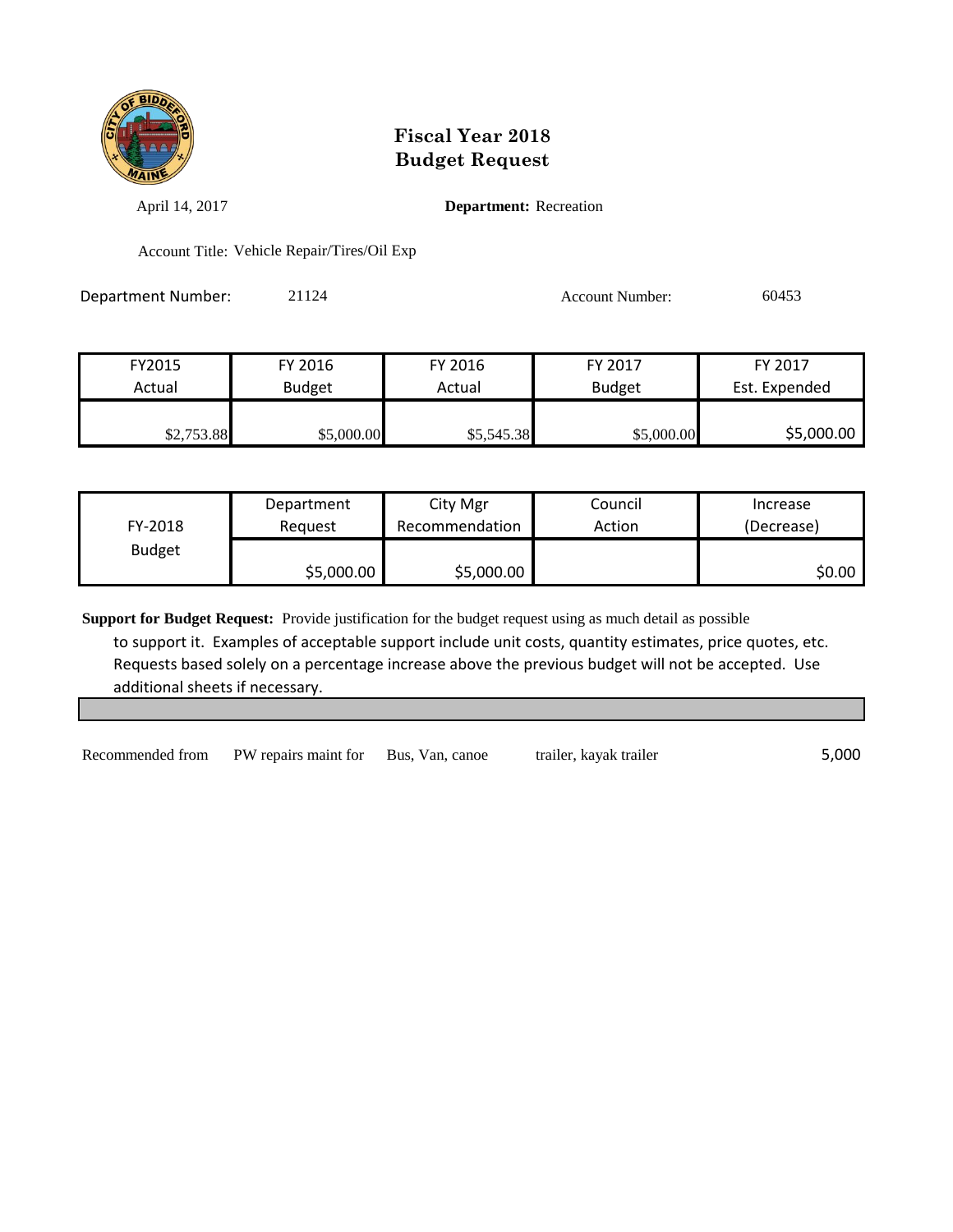

April 14, 2017 **Department:** Recreation

Account Title: Admin/Office Supp/Eqt Non-Cap

Department Number: 21124 21124 Account Number: 60500

| FY2015     | FY 2016       | FY 2016    | FY 2017       | FY 2017       |
|------------|---------------|------------|---------------|---------------|
| Actual     | <b>Budget</b> | Actual     | <b>Budget</b> | Est. Expended |
|            |               |            |               |               |
| \$2,754.85 | \$3,500.00    | \$3,432.30 | \$3,500.00    | \$3,500.00    |

|               | Department | City Mgr       | Council | Increase   |
|---------------|------------|----------------|---------|------------|
| FY-2018       | Reguest    | Recommendation | Action  | (Decrease) |
| <b>Budget</b> |            |                |         |            |
|               | \$3,500.00 | \$3,500.00     |         | \$0.00     |

**Support for Budget Request:** Provide justification for the budget request using as much detail as possible

 to support it. Examples of acceptable support include unit costs, quantity estimates, price quotes, etc. Requests based solely on a percentage increase above the previous budget will not be accepted. Use additional sheets if necessary.

| Office supplies in | support of rec prog, teen center | 1,400 |
|--------------------|----------------------------------|-------|
| Ross Newsletter    | Postage (qtrly)                  | 800   |
| Copy Paper         | 50 cases*26.00                   | 1,300 |
|                    |                                  |       |
| Total              |                                  | 3,500 |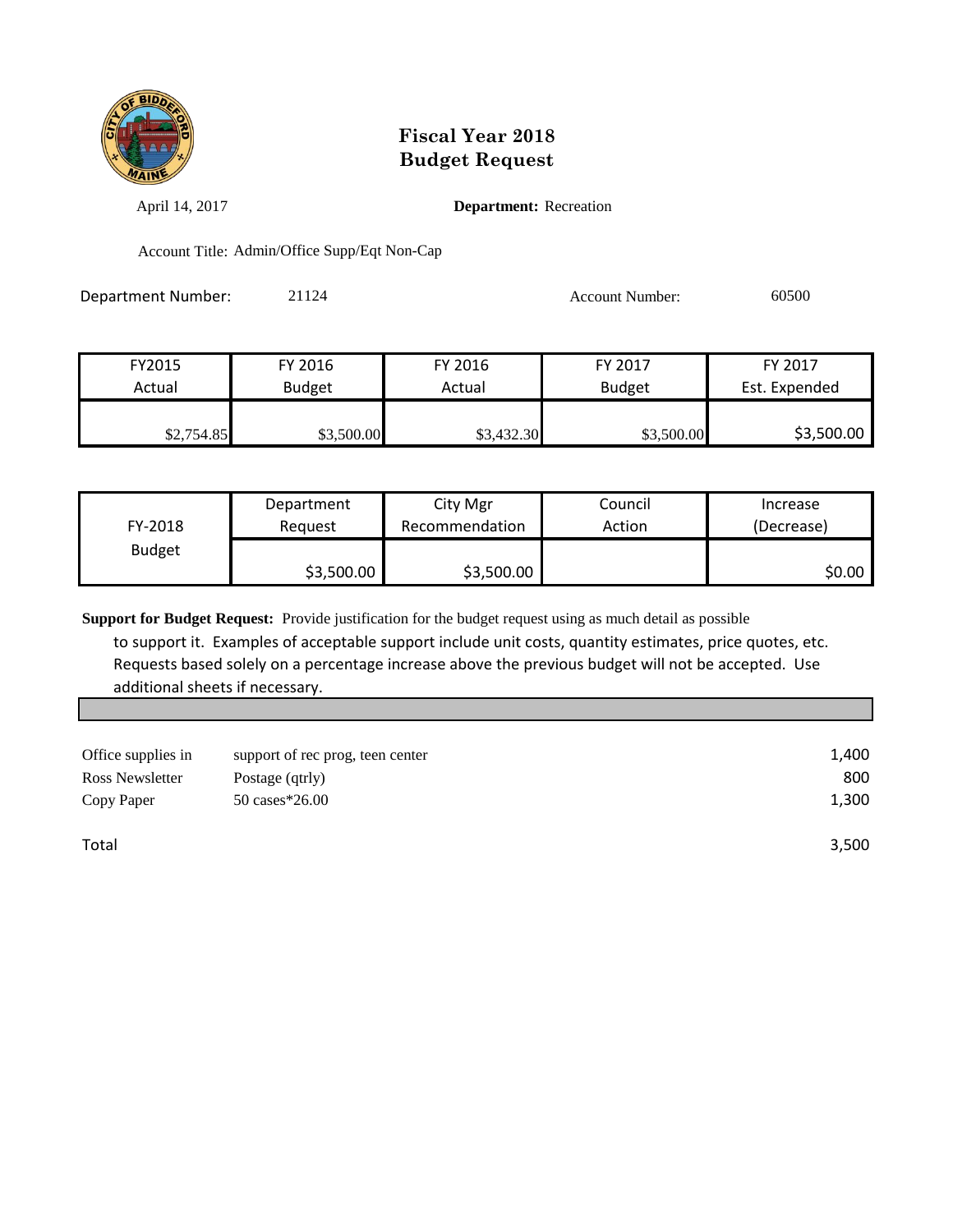

April 14, 2017 **Department:** Recreation

Account Title: Operating Supp/Eqt Non-Cap

Department Number: 21124 21124 Account Number: 60501

| FY2015      | FY 2016       | FY 2016     | FY 2017       | FY 2017       |
|-------------|---------------|-------------|---------------|---------------|
| Actual      | <b>Budget</b> | Actual      | <b>Budget</b> | Est. Expended |
| \$16,524.62 | \$16,892.00   | \$16,398.84 | \$16,890.00   | \$16,890.00   |

|               | Department  | City Mgr       | Council | Increase   |
|---------------|-------------|----------------|---------|------------|
| FY-2018       | Reauest     | Recommendation | Action  | (Decrease) |
| <b>Budget</b> |             |                |         |            |
|               | \$16,890.00 | \$16,890.00    |         | \$0.00     |

**Support for Budget Request:** Provide justification for the budget request using as much detail as possible

 to support it. Examples of acceptable support include unit costs, quantity estimates, price quotes, etc. Requests based solely on a percentage increase above the previous budget will not be accepted. Use additional sheets if necessary.

| Ross Center             | Special event supply                   | program materials   |                     | 2,040 |
|-------------------------|----------------------------------------|---------------------|---------------------|-------|
| Youth/Teen Events       | Halloween, Chrisma,                    | <b>Easter Hunts</b> |                     | 2,600 |
| <b>Safety Equipment</b> | <b>First Aid Supplies</b>              | Lifeguard equipment |                     | 2,500 |
| <b>Safety Training</b>  | Summer Staff                           | (50 Seasonal Staff) |                     | 1,200 |
| Enrichment/Youth        | Game, sports, crafts,                  | nature supplies     |                     | 1,500 |
| Teen Center             | ER meals, light snacks, Kick Butts Day |                     |                     | 2,230 |
| Summer Camp             | Sports, crafts games                   |                     |                     | 1,100 |
| Port-A-Johns            | Rotary 2 units,                        | Doran 1 unit, St. L | 1 unit, 8mos (85pu) | 2,720 |
| <b>Festival Supply</b>  | <b>Family Fun Fest</b>                 | Winterfest          |                     | 1,000 |
|                         |                                        |                     |                     |       |

16,890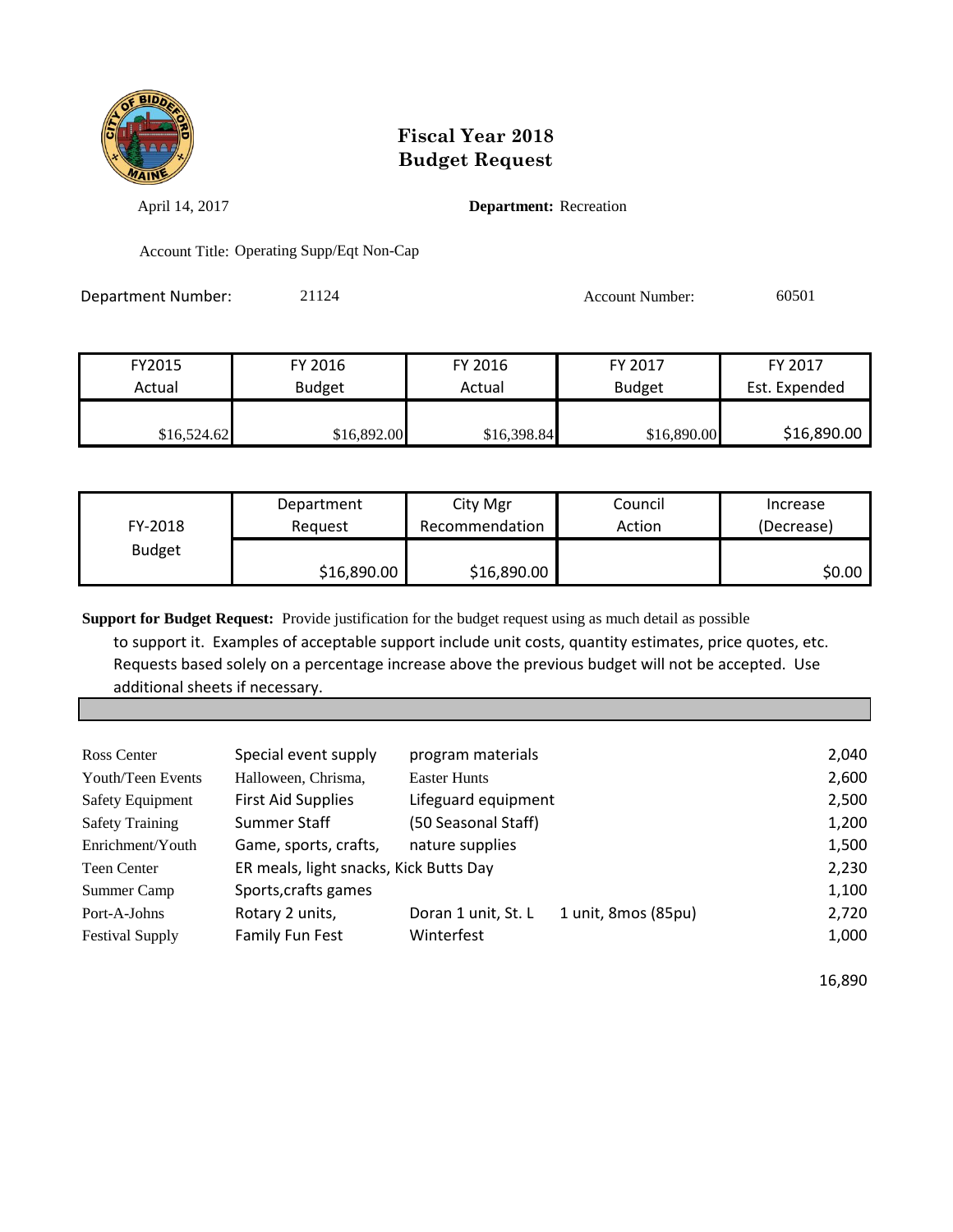

April 14, 2017 **Department:** Recreation

Account Title: Printing & Copying Expense

Department Number: 21124 21124 Account Number: 60502

| FY2015     | FY 2016       | FY 2016    | FY 2017       | FY 2017       |
|------------|---------------|------------|---------------|---------------|
| Actual     | <b>Budget</b> | Actual     | <b>Budget</b> | Est. Expended |
|            |               |            |               |               |
| \$3,401.69 | \$4,000.00    | \$2,971.89 | \$6,680.00    | \$6,680.00    |

|               | Department | City Mgr       | Council | Increase   |
|---------------|------------|----------------|---------|------------|
| FY-2018       | Reguest    | Recommendation | Action  | (Decrease) |
| <b>Budget</b> |            |                |         |            |
|               | \$6,680.00 | \$6,680.00     |         | S0.00      |

**Support for Budget Request:** Provide justification for the budget request using as much detail as possible

 to support it. Examples of acceptable support include unit costs, quantity estimates, price quotes, etc. Requests based solely on a percentage increase above the previous budget will not be accepted. Use additional sheets if necessary.

Copier Contracts Recreation Ofice/Ross Center 1670\*4qtrs 6,680